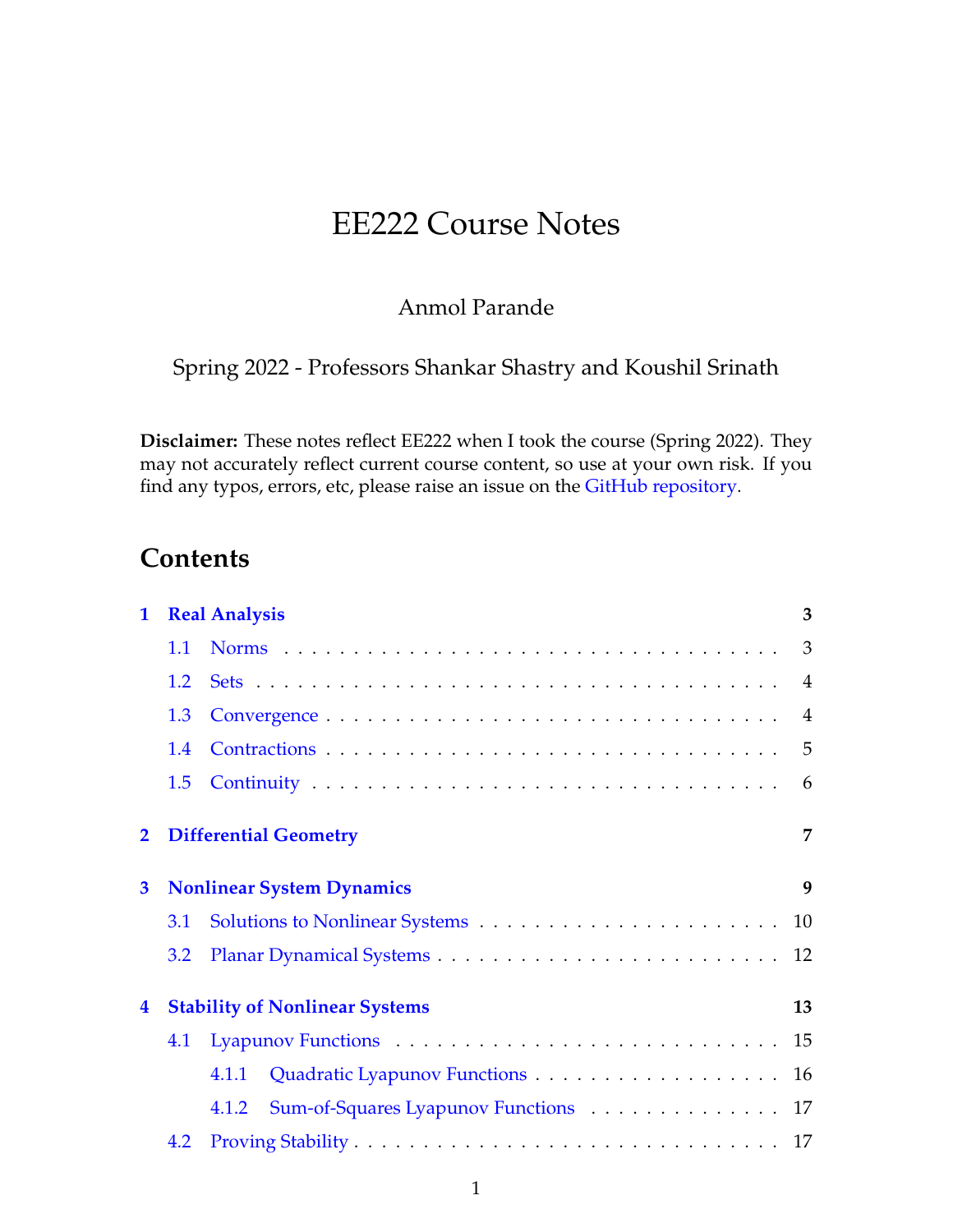|    | 4.4 |       |                                                                                      |    |  |
|----|-----|-------|--------------------------------------------------------------------------------------|----|--|
|    |     |       |                                                                                      |    |  |
| 5. |     |       | <b>Nonlinear Feedback Control</b>                                                    | 22 |  |
|    |     |       |                                                                                      |    |  |
|    | 5.2 |       |                                                                                      |    |  |
|    |     | 5.2.1 | SISO Case $\ldots \ldots \ldots \ldots \ldots \ldots \ldots \ldots \ldots \ldots 25$ |    |  |
|    |     | 5.2.2 |                                                                                      |    |  |
|    |     | 5.2.3 |                                                                                      |    |  |
|    |     | 5.2.4 |                                                                                      |    |  |
|    |     | 5.2.5 |                                                                                      |    |  |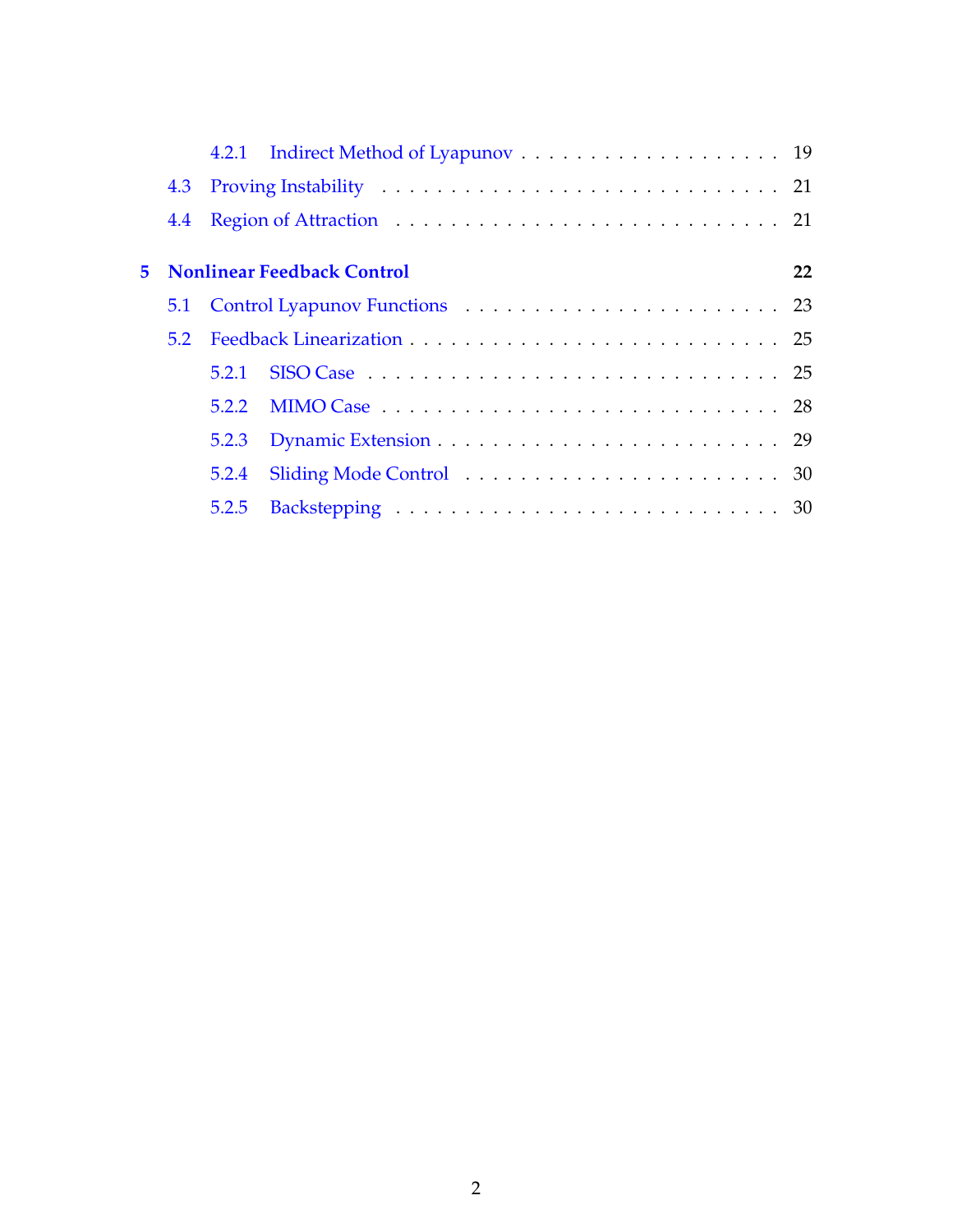## <span id="page-2-0"></span>**1 Real Analysis**

**Definition 1** *The extended real line is the set*

 ${-\infty} \cup \mathbb{R} \cup {\infty}$ .

**Definition 2** *The supremum of a set*  $S \subset \mathbb{R}$  *is a value*  $a \in \mathbb{R}_e$  *such that*  $\forall s \in S$ ,  $s \leq a$ *and if*  $b \in \mathbb{R}_e$  *such that*  $\forall s \in S$ ,  $s \leq b$ , then  $a \leq b$ .

Supremum is essentially the "least upper bound" in a set. It always exists, and is called sup  $S$ . The opposite of supremum is the infinimum.

**Definition 3** *The infinimum of a set*  $S \subset \mathbb{R}$  *is a value*  $a \in \mathbb{R}$ *e such that*  $\forall s \in S$ ,  $s > a$ *and if*  $b \in \mathbb{R}_e$  *such that*  $\forall s \in S$ *,*  $s \geq b$ *, then*  $a \geq b$ *.* 

The infinimum is the "greatest upper bound". Like the supremum, it always exists, and it is denoted inf S. Supremum and Infinimum can be applied to scalar function  $f : S \to \mathbb{R}$  by letting

$$
\sup_{x \in S} f(x) = \sup \{ f(x) | x \in S \}.
$$

### <span id="page-2-1"></span>**1.1 Norms**

**Definition 4** Let V be a vector space of  $\mathbb{R}$ , then  $\|\cdot\|: V \to \mathbb{R}$  is a norm if  $\forall x, y \in V, \alpha \in$ R*,*

 $\|\boldsymbol{x}\| \geq 0, \qquad \boldsymbol{x} = 0 \Leftrightarrow \|\boldsymbol{x}\| = 0, \qquad \|\alpha \boldsymbol{x}\| = |\alpha| \|\boldsymbol{x}\|, \qquad \|\boldsymbol{x} + \boldsymbol{y}\| \leq \|\boldsymbol{x}\| + \|\boldsymbol{y}\|.$ 

**Definition 5** *A normed space*  $(V, \|\cdot\|)$  *is a vector space which is equipped with a norm*  $\|\cdot\| : V \to \mathbb{R}$ .

If we have an operator A which takes vectors from normed space  $(X, \|\cdot\|_X)$  and outputs vectors in normed space  $(Y, \|\cdot\|_Y)$ , then we can define another norm on the vector space of operators from  $X \to Y$ .

**Definition 6** Let  $A: X \rightarrow Y$  be an operator between normed spaces  $(X, \|\cdot\|_X)$  and  $(Y, \|\cdot\|_Y)$ , then the induced norm of A is

$$
||A||_i = \sup_{||\bm{x}||_X \neq 0} \frac{||A\bm{x}||_Y}{||\bm{x}||_X}
$$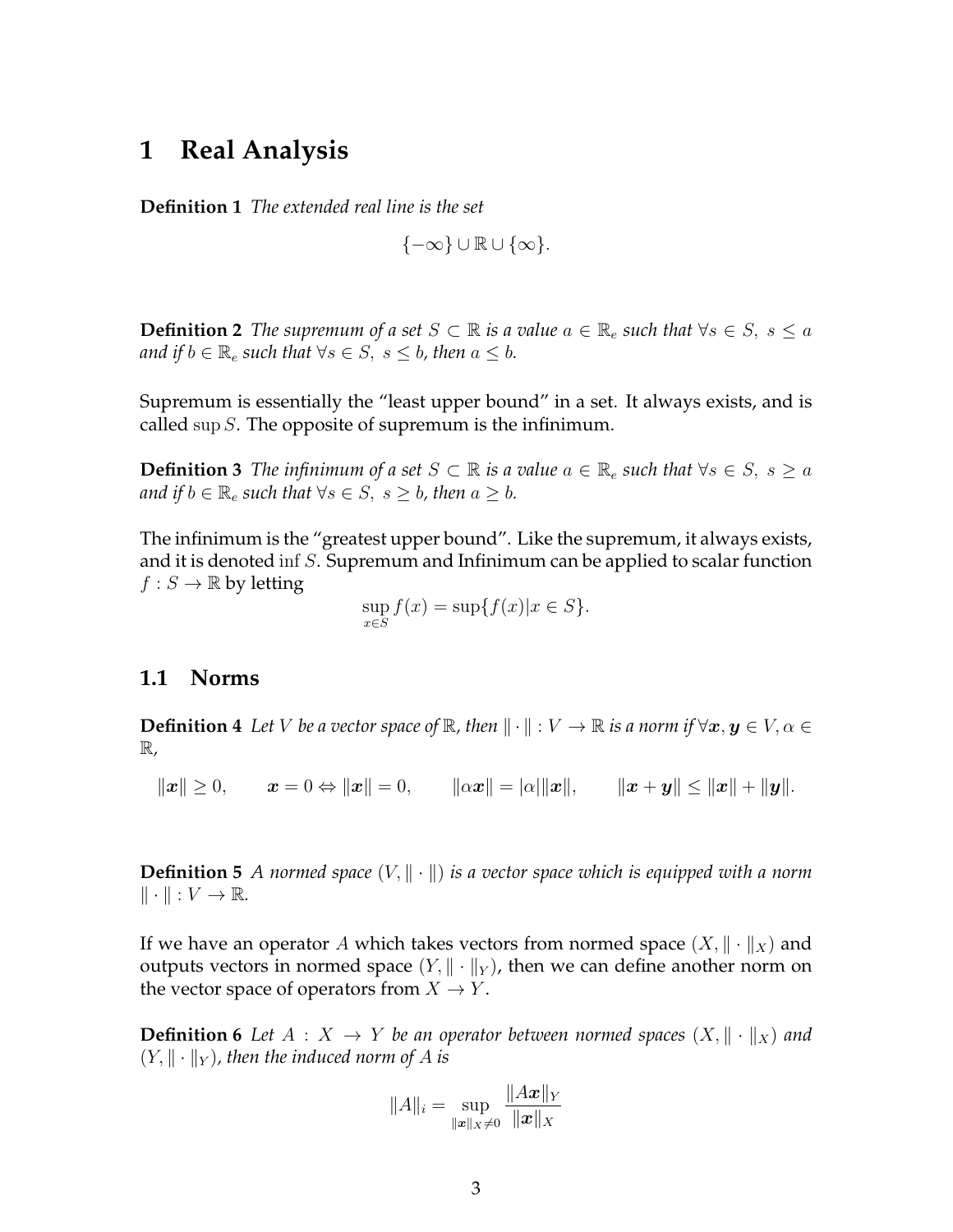The induced norm can be thought of as the maximum gain of the operator.

**Definition 7** *Two norms*  $\|\cdot\|$  *and*  $\|\cdot\|$  *on a vector space* V *are said to be equivalent if*  $\exists k_1, k_2 > 0$  *such that* 

$$
\forall \boldsymbol{x} \in V, \ k_1\|\boldsymbol{x}\| \leq |||\boldsymbol{x}||| \leq k_2\|\boldsymbol{x}\|
$$

If  $V$  is a finite dimensional vector space if and only if all norms of  $V$  are equivalent.

### <span id="page-3-0"></span>**1.2 Sets**

**Definition 8** *Let*  $(V, \|\cdot\|)$  *be a normed space,*  $a \in \mathbb{R}$ *,*  $a > 0$ *,*  $x_0 \in V$ *, then the open ball of radius* a *centered around* x<sup>0</sup> *is given by*

$$
B_a(\boldsymbol{x}_0) = \{\boldsymbol{x} \in V \mid \|\boldsymbol{x} - \boldsymbol{x}_0\| < a\}
$$

**Definition 9** *A set S* ⊂ *V is open if*  $\forall$  *s*<sub>0</sub> ∈ *S*, ∃ $\epsilon$  > 0 *such that*  $B_{\epsilon}(s_0) \subset S$ *.* 

Open sets have a boundary which is not included in the set. By convention, we say that the empty set is open.

The opposite of an open set is a closed set.

**Definition 10** *A set S is closed if*  $\sim$  *S is open.* 

Closed sets have a boundary which is included in the set.

### <span id="page-3-1"></span>**1.3 Convergence**

**Definition 11** *A sequence of points*  $x_k$  *in normed space*  $(V, \|\cdot\|)$  *converges to a point*  $\bar{x}$  *if* 

$$
\forall \epsilon > 0, \ \exists N < \infty, \ \text{ such that } \forall k \ge N, \|\boldsymbol{x}_k - \bar{\boldsymbol{x}}\| < \epsilon
$$

Convergence means that we can always find a finite time such that after that time, all points in the sequence stay within a specified norm ball.

**Definition 12** *A sequence*  $x_k$  *is cauchy if* 

$$
\forall \epsilon > 0, \ \exists N < \infty \ such \ that \ \forall n,m \geq N, \|\boldsymbol{x}_m - \boldsymbol{x}_n\| < \epsilon
$$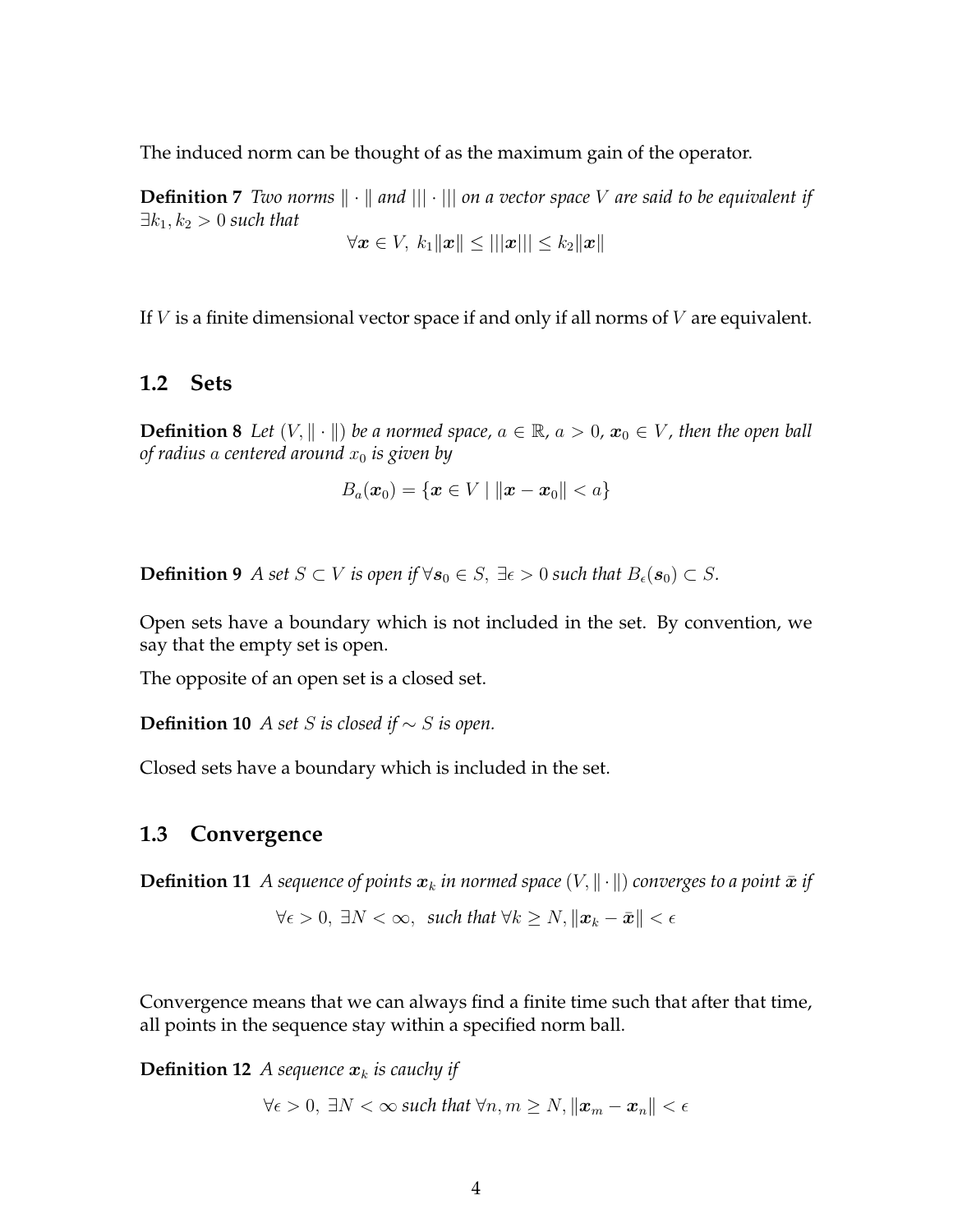A Cauchy sequence has a looser type of convergence than a convergent sequence since it only requires all elements to in the sequence to be part of the same norm ball after some time instead of requiring the sequence to get closer and closer to a single point.

**Theorem 1** *If*  $x_n$  *is a convergent sequence, then*  $x_n$  *is a also a Cauchy sequence.* 

**Definition 13** *A normed space*  $(V, \| \cdot \|)$  *is complete if every Cauchy sequence converges to a point in* V *.*

Because a complete space requires that Cauchy sequences converge, all cauchy sequences are convergent in a complete space. Two important complete spaces are

- 1. Every finite dimensional vector space
- 2.  $(C[a, b], \|\cdot\|_{\infty})$ , the set of continuously differentiable functions on the closed interval  $[a, b]$  equipped with the infinity norm.

A complete normed space is also called a **Banach Space**.

## <span id="page-4-0"></span>**1.4 Contractions**

**Definition 14** *A point*  $x^*$  *is a fixed point of a function*  $P: X \to X$  *if*  $P(x^*) = x^*$ *.* 

**Definition 15** *A* function  $P: X \to X$  is a contraction if  $\exists c \in \mathbb{R}, 0 \le c < 1$  such that

$$
\forall \mathbf{x}, \mathbf{y} \in X, \ \|P(\mathbf{x}) - P(\mathbf{y})\| \le c \|\mathbf{x} - \mathbf{y}\|
$$

Informally, a contraction is a function which makes distances smaller. Suppose we look at a sequence defined by iterates of a function

<span id="page-4-1"></span>
$$
\boldsymbol{x}_{k+1} = P(\boldsymbol{x}_k)
$$

where P is a function  $P: X \to X$ . When does this sequence converge, and to what point will it converge?

**Theorem 2 (Contraction Mapping Theorem)** *If*  $P: X \rightarrow X$  *is a contraction on the Banach space*  $(X, \|\cdot\|)$ , then there is a unique  $\boldsymbol{x}^* \in X$  such that  $P(\boldsymbol{x}^*) = \boldsymbol{x}^*$  and  $\forall \boldsymbol{x}_0 \in X$ , *the sequence*  $x_{n+1} = P(x_n)$  *converges to*  $x^*$ *.* 

The contraction mapping theorem proves that contractions have a unique fixed points, and that repeatedly applying the contraction will converge to the fixed point.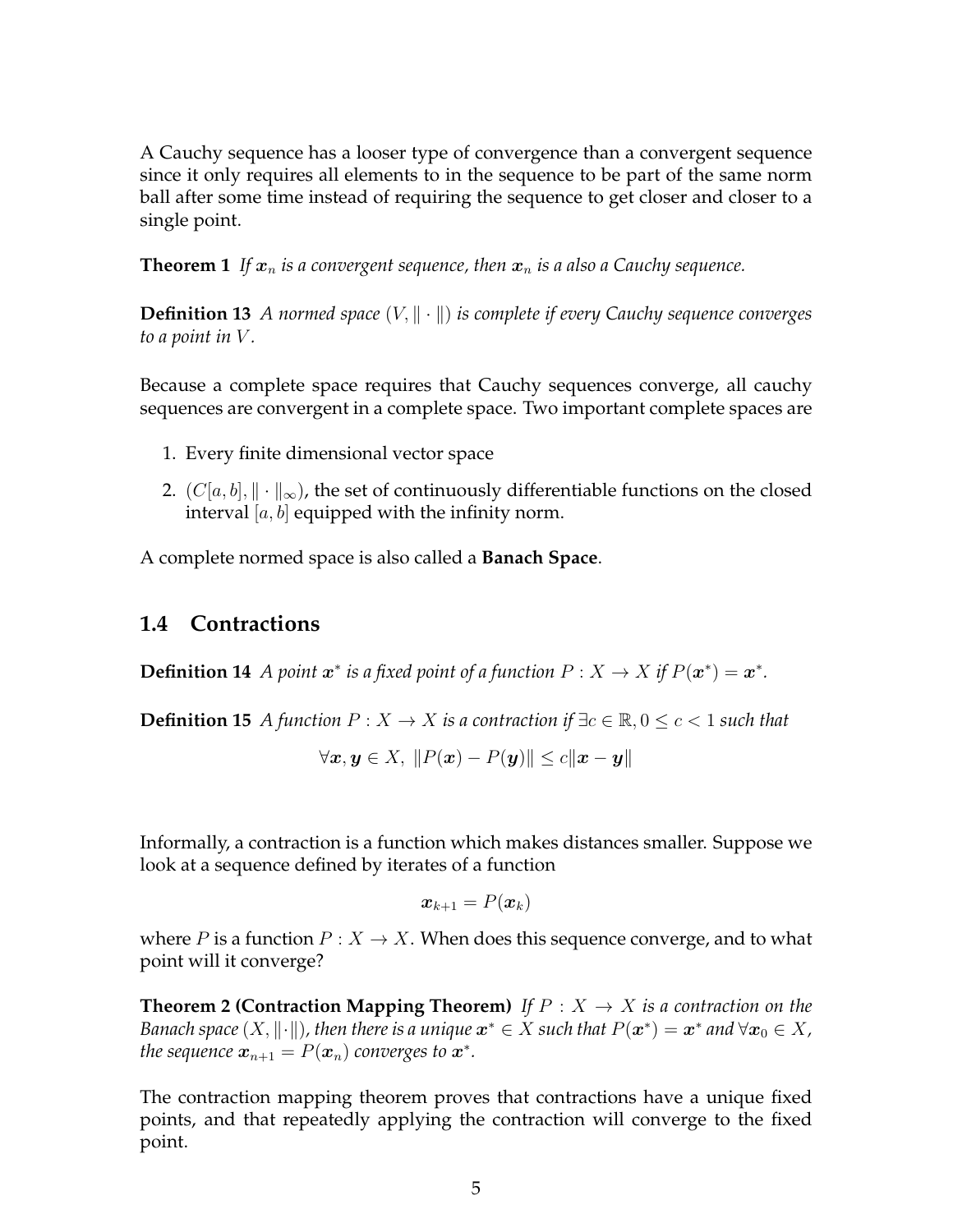## <span id="page-5-0"></span>**1.5 Continuity**

**Definition 16** *A* function  $h: V \to W$  on normed spaces  $(V, \|\cdot\|_V)$  and  $(W, \|\cdot\|_W)$  is *continuous at a point*  $x_0$  *if*  $\forall \epsilon > 0, \exists \delta > 0$  *such that* 

$$
\|\boldsymbol{x} - \boldsymbol{x}_0\|_V < \delta \implies \|h(\boldsymbol{x}) - h(\boldsymbol{x_0})\|_W < \epsilon
$$

Continuity essentially means that given an  $\epsilon$ -ball in W, we can find a  $\delta$ -ball in V which is mapped to the ball in W. If a function is continuous at all points  $x_0$ , then we say the function is continuous.

We can make the definition of continuity more restrictive by restraining the rate of growth of the function.

**Definition 17** *A* function  $h: V \to W$  on normed spaces  $(V, \|\cdot\|_V)$  and  $(W, \|\cdot\|_W)$  is *Lipschitz continuous at*  $x_0 \in V$  *if*  $\exists r > 0$  *and*  $L < \infty$  *such that* 

$$
\forall \boldsymbol{x}, \boldsymbol{y} \in B_r(\boldsymbol{x}_0), \; \|h(\boldsymbol{x}) - h(\boldsymbol{y})\|_W \leq L \|\boldsymbol{x} - \boldsymbol{y}\|_V
$$

A good interpretation of Lipschitz Continuity is that given two points in a ball around  $x_0$ , the slope of the line connecting those two points is less than L. It means that the function is growing slower than linear for some region around  $x_0$ . Lipschitz continuity implies continuity. If a function is lipschitz continuous with respect to one norm, it is also lipschitz continuous with respect to all equivalent norms.

When the function  $h$  is a function on  $\mathbb{R}^n$  and is also differentiable, then Lipschitz continuity is easy to determine.

**Theorem 3** For a differentiable function  $h : \mathbb{R}^n \to \mathbb{R}^n$ ,

$$
\exists r > 0, L < \infty, \boldsymbol{x}_0 \in \mathbb{R}^n, \ \forall \boldsymbol{x} \in B_r(\boldsymbol{x}_0), \left\| \frac{\partial h}{\partial \boldsymbol{x}} \right\|_2 \leq L
$$

*implies Lipschitz Continuity at*  $x_0$ *.* 

This captures the idea of growing slower than linear in high dimensional space.

**Definition 18** *A* function  $h$  :  $\mathbb{R} \to V$  is piecewise continuous if  $\forall k \in \mathbb{Z}$ ,  $h$  :  $[-k, k] \to V$ *is continuous except at a possibly finite number of points, and at the points of discontinuity*  $t_i$ ,  $\lim_{s\to 0^+} h(t_i+s)$  and  $\lim_{s\to 0^-} h(t_i+s)$  exist and are finite.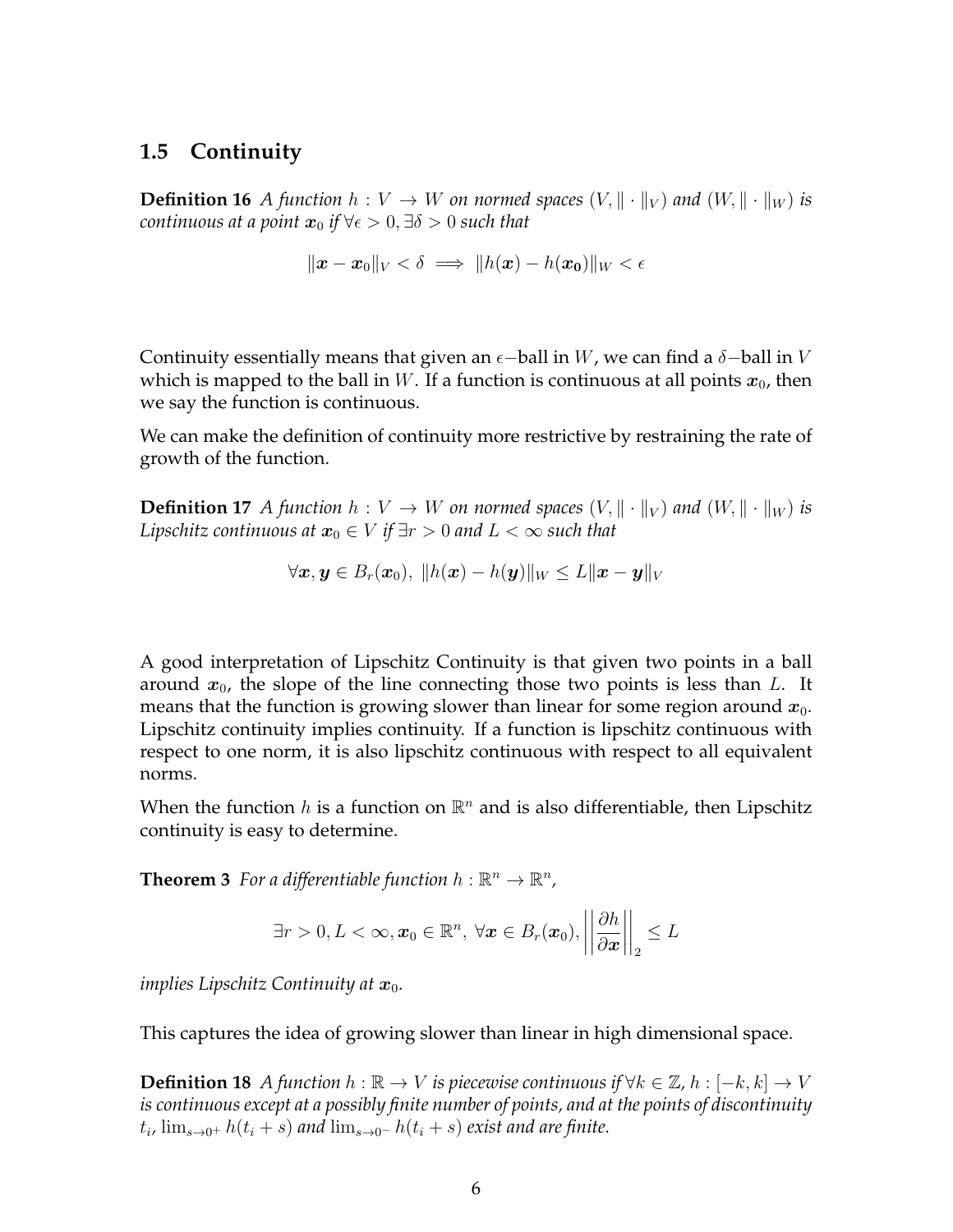## <span id="page-6-0"></span>**2 Differential Geometry**

<span id="page-6-1"></span>**Definition 19**  $M \subset \mathbb{R}^n$  is a m-dimensional smooth sub-manifold of  $\mathbb{R}^n$  if  $\forall p \in M$ ,  $\exists r >$  $0$  and  $F : B_r(\boldsymbol{p}) \to \mathbb{R}^{n-m}$  such that

$$
M \cap B_r(\mathbf{p}) = \{ \mathbf{x} \in B_r(\mathbf{p}) | F(\mathbf{x}) = 0 \},
$$
  
*F* is smooth,  

$$
\forall \bar{\mathbf{x}} \in M \cap B_r(\mathbf{p}), \text{Rank}\left(\frac{\partial F}{\partial \mathbf{x}}\Big|_{\bar{\mathbf{x}}}\right) = n - m
$$

By definition [19,](#page-6-1) a manifold is essentially defined as the 0-level set of some smooth function  $F$  and can be thought of as a surface embedded in a higher dimension.

**Definition 20** *The tangent space of a manifold M* at  $p \in M$  *is given by* 

$$
T_{p}M = Null \left( \frac{\partial F}{\partial \boldsymbol{x}} \bigg|_{\boldsymbol{p}} \right)
$$

The tangent space consists of all vectors tangent to the manifold at a particular point p.

**Definition 21** *The Tangent Bundle of a manifold* M *is the collection of all tangent spaces*

$$
T_M=\bigcup_{\bm p\in M}T_{\bm p}M
$$

**Definition 22** *A vector field*  $f : M \to T_M$  *on a manifold M is an assignment of each point*  $p \in M$  *to a vector in the tangent space in that point*  $T_pM$ *.* 

Therefore, a vector field can be thought of as a curve through the tangent bundle of a manifold.

**Definition 23** *The Lie Derivative of a function* V *with respect to a vector field* f *is given by*

$$
L_f V = (\nabla_{\boldsymbol{x}} V)^{\top} f(\boldsymbol{x}).
$$

A Lie Derivative is essentially a directional derivative, and it measures how a function changes along a vector field.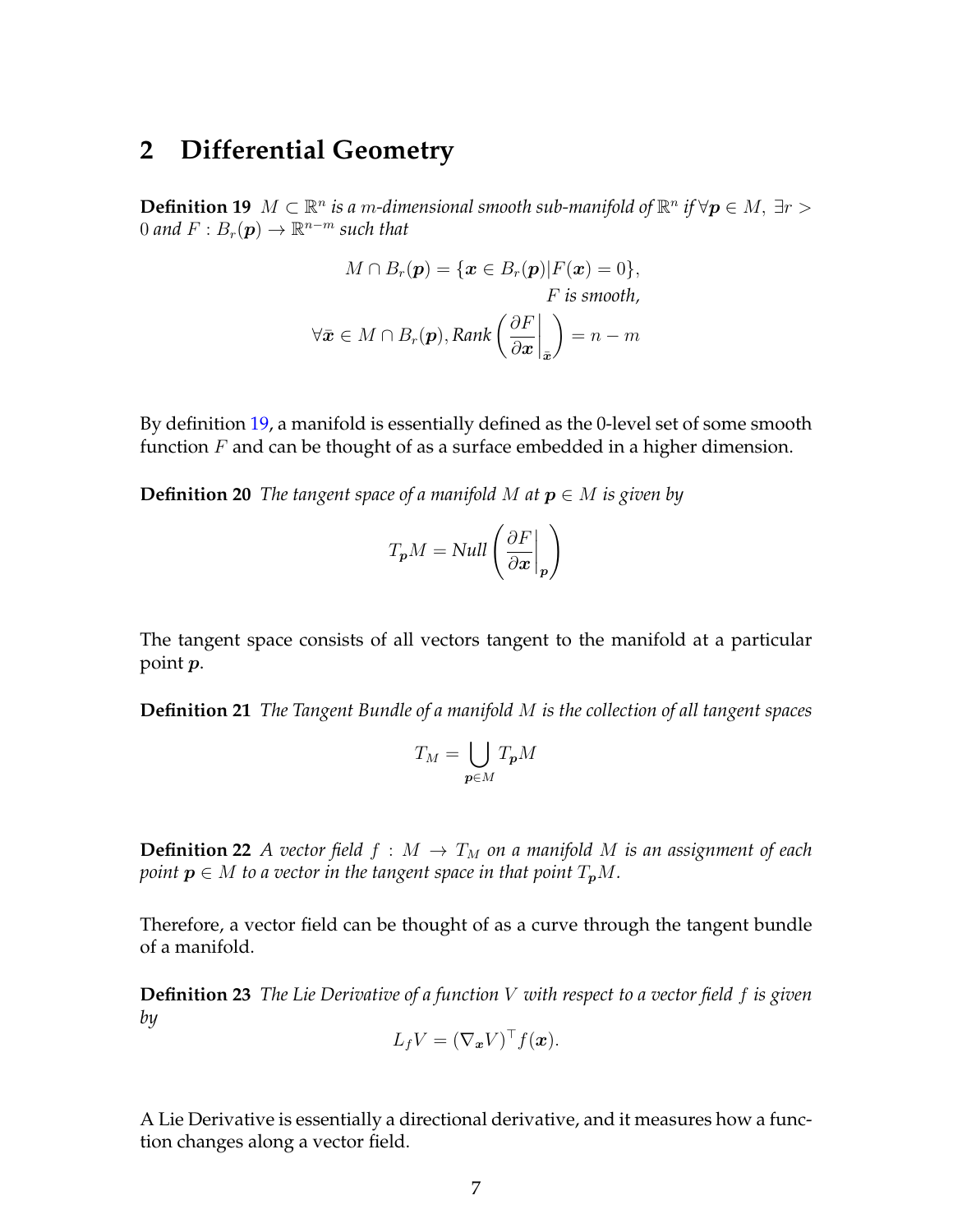**Definition 24** *Suppose that*  $f(x)$  *and*  $g(x)$  *are vector fields. The Lie Bracket of*  $f$  *and*  $g$  *is given by*

$$
[f,g] = L_f g - L_g f
$$

The Lie Bracket is another vector field, and it essentially measures the difference between moving along vector field  $f$  and vector field  $g$  across some infinitesimal distance. Another way to think about the Lie Bracket is as a measure of the extent to which  $f$  and  $g$  commute with each other. The Lie Bracket is also sometimes denoted using the adjoint map

$$
\operatorname*{ad}_{f} g = [f, g].
$$

It is helpful when chaining Lie Brackets since we can denote

$$
[f, [f, [f, \cdots [f, g]]]] = \operatorname*{ad}_f^i g.
$$

Since the Lie Bracket is a vector field, we can look at Lie Derivatives with respect to the Lie Bracket of two vector fields.

**Theorem 4** *For a function* h *and vector fields* f *and* g*,*

$$
L_{[f,g]}h = L_f L_g h - L_g L_f h
$$

We can also use relate repeated Lie Derivatives to doing repeated Lie Brackets.

**Theorem 5**

$$
L_gL_f^ih(\boldsymbol{x})=0 \Leftrightarrow L_{\mathrm{ad}_f^ig}h(\boldsymbol{x})=0
$$

**Definition 25** *Suppose*  $f_1, f_2, \cdots, f_n$  *are vector fields. A distribution*  $\Delta$  *is the span of the vector fields at each point* x*:*

$$
\Delta(\boldsymbol{x}) = \text{span}\{f_1(\boldsymbol{x}), f_2(\boldsymbol{x}), \cdots, f_n(\boldsymbol{x})\}.
$$

At each point  $x, \Delta(x)$  is a subspace of the tangent space at  $x$ .

**Definition 26** *The dimension of a distribution at a point x is given by* 

$$
Dim \Delta(\boldsymbol{x}) = Rank \left( \begin{bmatrix} f_1(\boldsymbol{x}) & f_2(\boldsymbol{x}) & \cdots & f_n(\boldsymbol{x}) \end{bmatrix} \right)
$$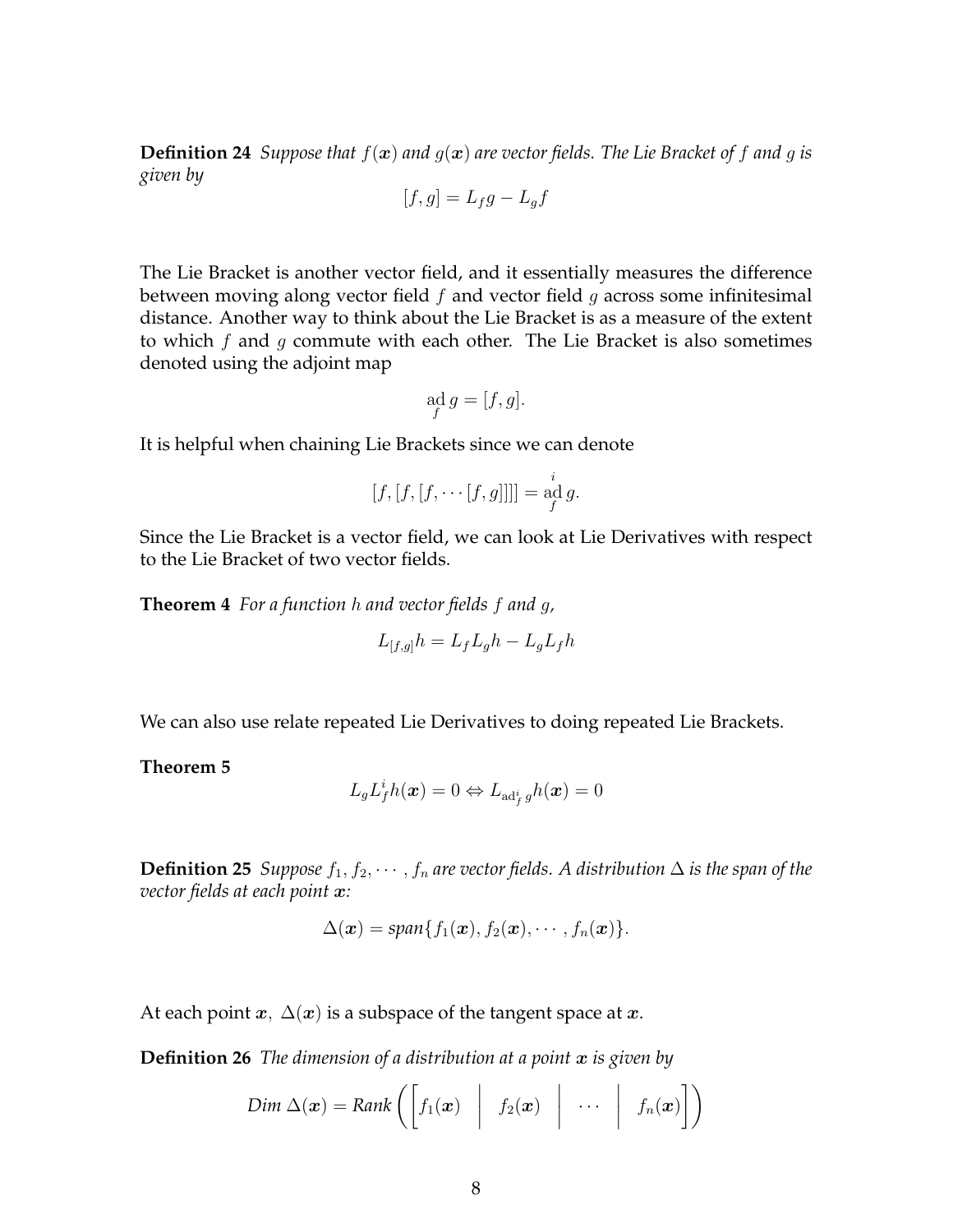Distributions have different properties which are important to look at.

**Definition 27** *A distribution* ∆ *is nonsingular, also known as regular, if its dimension is constant.*

**Definition 28** *A distribution* ∆ *is involutive if*

$$
\forall f, g \in \Delta, \quad [f, g] \in \Delta
$$

In involutive distributions, you can never leave the distribution by traveling along vectors inside the distribution.

**Definition 29** *A nonsingular K-dimensional distribution*  $\Delta(\boldsymbol{x}) = span\{f_1(\boldsymbol{x}), \cdots, f_k(\boldsymbol{x})\}$ *is completely integrable if*  $\exists \phi_1, \cdots, \phi_{n-k}$  *such that*  $\forall i, k, L_{f_k} \phi_i = 0$  *and*  $\nabla_x \phi_i$  *are linearly independent.*

It turns out that integrability and involutivity are equivalent to each other.

**Theorem 6 (Frobenius Theorem)** *A nonsingular* ∆ *is completely integrable if and only if* ∆ *is involutive.*

## <span id="page-8-0"></span>**3 Nonlinear System Dynamics**

Consider the nonlinear system

$$
\frac{\mathrm{d}\boldsymbol{x}}{\mathrm{d}t}=f(\boldsymbol{x},t).
$$

 $f$  is a vector field which potentially changes with time and governs how the system evolves.

**Definition 30** *The system is autonomous if*  $f(x, t)$  *is not explicitly dependent on time t.* 

**Definition 31** *A point*  $x_0$  *is an equilibrium point at time*  $t_0$  *if* 

$$
\forall t \ge t_0, \ f(\boldsymbol{x}_0, t) = 0
$$

Consider a single trajectory  $\phi(t, t_0, \mathbf{x}_0)$ .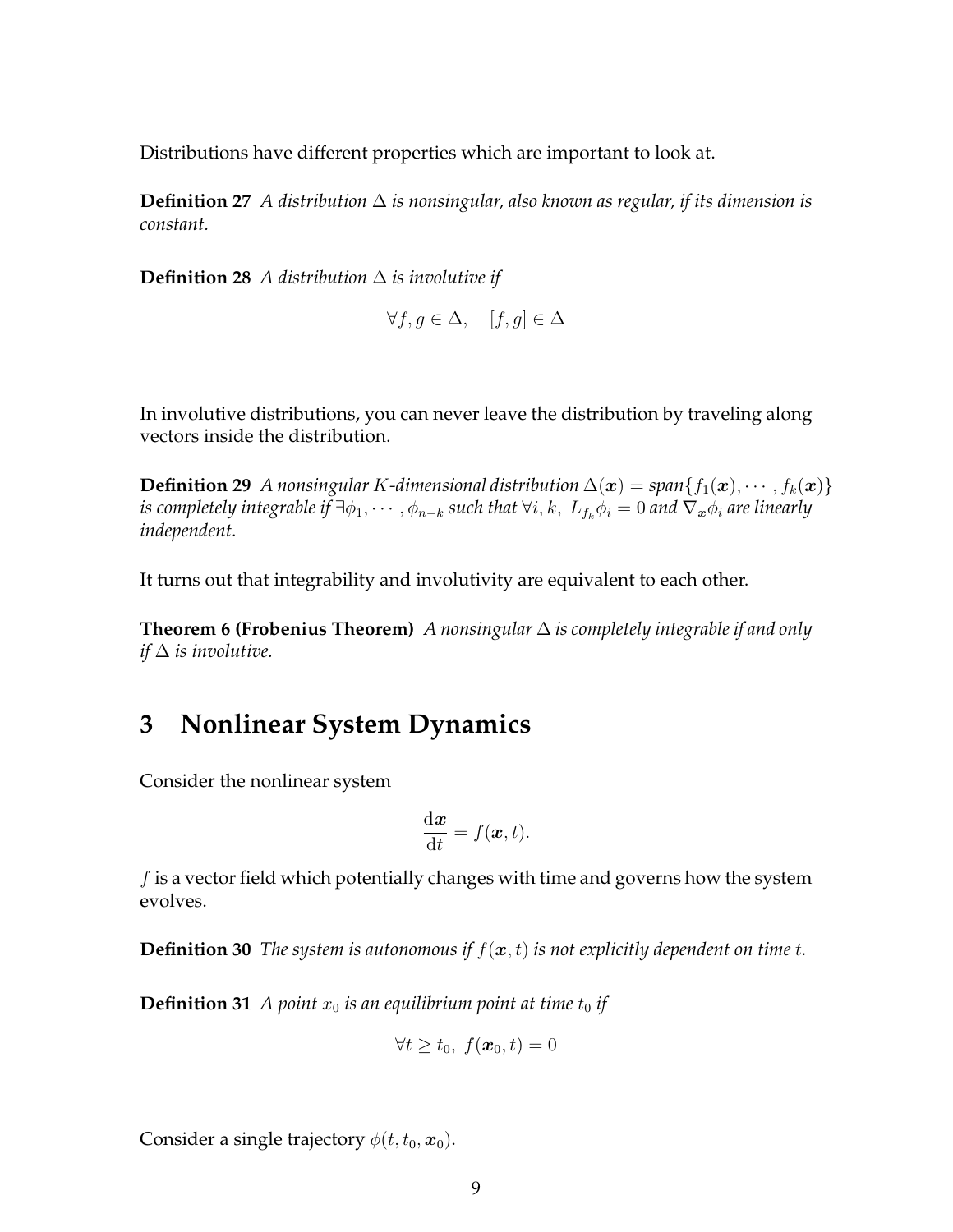**Definition 32** *A set S is said to be the*  $ω$ −*limit set of*  $ϕ$  *if* 

 $\forall \bm{y} \in S, \exists t_n \rightarrow \infty, \lim_{n \rightarrow \infty} \phi(t_n,t_0,\bm{x}_0) = \bm{y}$ 

Whereas linear systems converge to a single point if they converge at all, nonlinear systems can converge to a set of points. Thus the  $\omega$ −limit set essentially generalizes the idea of a limit.

**Definition 33** *A set*  $M \subset \mathbb{R}^n$  *is said to be invariant if* 

 $\forall t \geq t_0, y \in M \implies \phi(t, t_0, y) \in M$ 

An invariant set is one which a trajectory of the system will never leave once it enters the set. Just like linear systems, non-linear systems can also have periodic solutions.

**Definition 34** *A closed orbit*  $\gamma$  *is a trajectory of the system such that*  $\gamma(0) = \gamma(T)$  *for finite* T*.*

### <span id="page-9-0"></span>**3.1 Solutions to Nonlinear Systems**

Consider the nonlinear system

$$
\frac{\mathrm{d} \boldsymbol{x}}{\mathrm{d} t}=f(\boldsymbol{x},t), \qquad \boldsymbol{x}(t_0)=\boldsymbol{x}_0\in\mathbb{R}^n.
$$

**Definition 35** *A function*  $\Phi(t)$  *is a solution to*  $\frac{d\boldsymbol{x}}{dt} = f(\boldsymbol{x}, t)$ ,  $\boldsymbol{x}(t_0) = \boldsymbol{x}_0$  *on the closed*  $i$ nterval  $[t_0,t]$  if  $\boldsymbol{\Phi}(t)$  is defined on the interval  $[t_0,t]$ , dΦ  $\frac{d\mathbf{t}}{dt} = f(\mathbf{\Phi}(t), t)$  on the interval  $[t_0, t]$ *, and*  $\Phi(t_0) = x_0$ *.* 

We say that  $\Phi(t)$  is a solution in the sense of Caratheodory if

<span id="page-9-1"></span>
$$
\mathbf{\Phi}(t) = \boldsymbol{x}_0 + \int_{t_0}^t f(\mathbf{\Phi}(\tau), \tau) d\tau.
$$

Because the system is nonlinear, it could potentially have no solution, one solution, or many solutions. These solutions could exist locally, or they could exist for all time. We might also want to know when there is a solution which depends continuously on the initial conditions.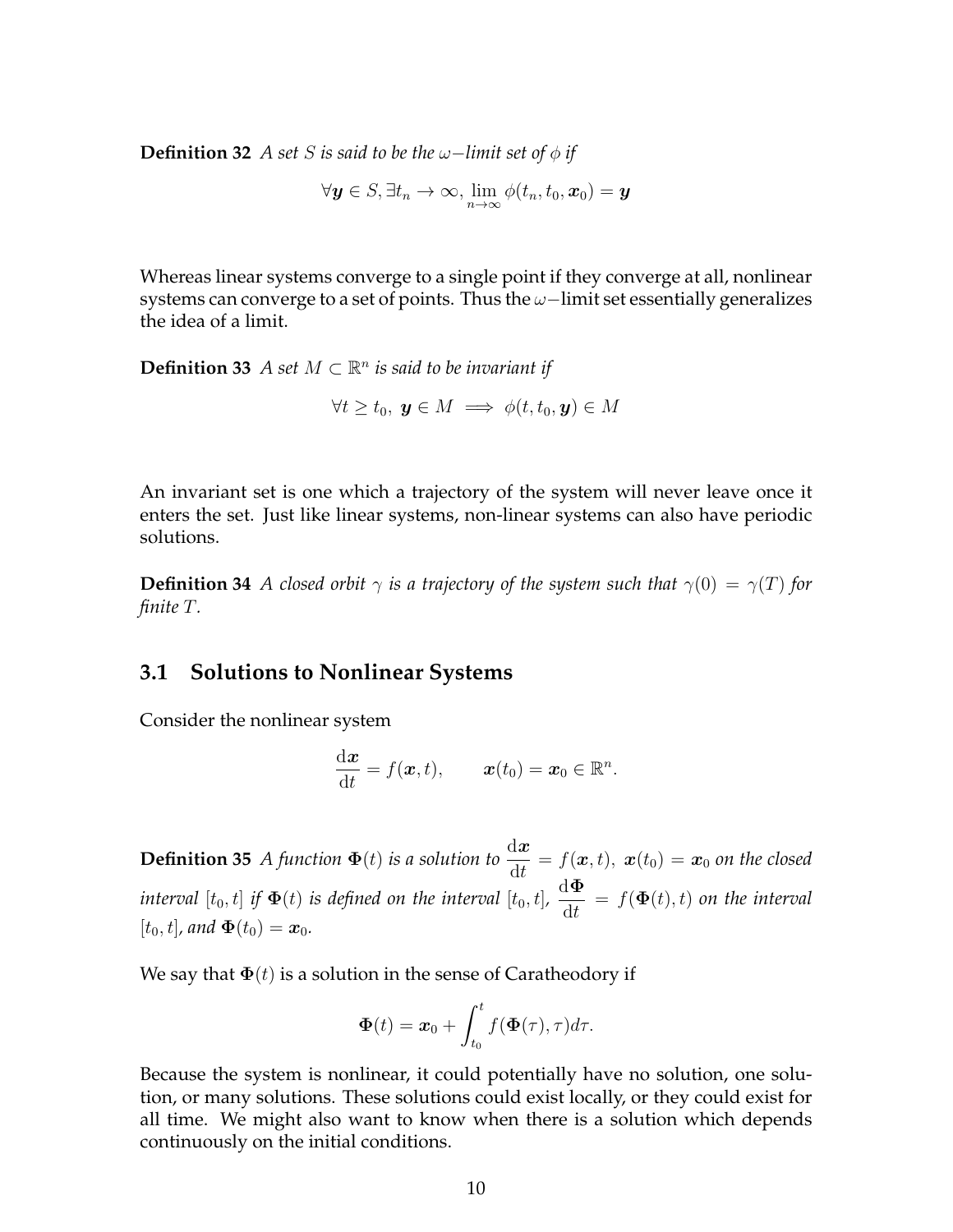**Theorem 7 (Local Existence and Uniqueness)** *Given*  $\frac{d\bm{x}}{dt} = f(\bm{x}, t)$ ,  $\bm{x}(t_0) = \bm{x}_0 \in \mathbb{R}$  $\mathbb{R}^n$  where f is piecewise continuous in t and  $\exists T > t_0$  such that  $\forall t \in [t_0, T], f$  is L-*Lipschitz Continuous, then*  $\exists \delta > 0$  *such that a solution exists and is unique*  $\forall t \in [t_0, t_0 + \delta]$ δ]*.*

Theorem [7](#page-9-1) can be proved using the Contraction Mapping Theorem (theorem [2\)](#page-4-1) by finding  $\delta$  such that the function  $P: C_n[t_0, t_0 + \delta] \rightarrow C_n[t_0, t_0 + \delta]$  given by

$$
P(\mathbf{\Phi})(t) = \mathbf{x}_0 + \int_{t_0}^{t_0 + \delta} f(\mathbf{\Phi}(\tau), \tau) d\tau
$$

is a contraction under the norm  $\|\mathbf{\Phi}\|_{\infty} = \sup_{t_0 \leq t \leq t_0+\delta} \|\mathbf{\Phi}(t)\|.$ 

**Theorem 8 (Global Existence and Uniqueness)** Suppose  $f(x, t)$  is piecewise contin*uous in* t and  $\forall T \in [t_0, \infty)$ ,  $\exists L_T < \infty$  such that f is  $L_T$  Lipshitz continuous for all  $\boldsymbol{x},\boldsymbol{y}\in\mathbb{R}^n$  , then the nonlinear system has exactly one solution on  $[t_0,T].$ 

Once we know that solutions to a nonlinear system exist, we can sometimes bound them.

**Theorem 9 (Bellman-Gronwall Lemma)** *Suppose*  $\lambda \in \mathbb{R}$  *is a constant and*  $\mu$  : [a, b]  $\rightarrow$  $\mathbb R$  is continuous and non-negative, then for a continuous function  $y:[a,b]\to\mathbb R$ 

<span id="page-10-0"></span>
$$
y(t) \leq \lambda + \int_{a}^{t} \mu(\tau) y(\tau) d\tau \implies y(t) \leq \lambda \exp\left(\int_{a}^{t} \mu(\tau) d\tau\right)
$$

Another thing we might want to do is understand how the nonlinear system reacts to changes in the initial condition.

**Theorem 10** *Suppose the system*  $\frac{d\boldsymbol{x}}{dt} = f(\boldsymbol{x}, t)$ ,  $\boldsymbol{x}(t_0) = \boldsymbol{x}_0$  *satisfies the conditions of global uniqueness and existence.* Fix  $T \in [t_0, \infty]$  and suppose  $\mathbf{x}(\cdot)$  and  $\mathbf{z}(\cdot)$  are two solutions satisfying  $\frac{d\bm{x}}{dt} = f(\bm{x}, t), \bm{x}(t_0) = \bm{x}_0$  and  $\frac{d\bm{z}}{dt} = f(\bm{z}(t), t), \ \bm{z}(t_0) = \bm{z}_0$ , then  $\forall \epsilon > 0, \exists \delta > 0$  such that

$$
\|\pmb{x}_0-\pmb{z}_0\|<\delta \implies \|\pmb{x}-\pmb{z}\|_\infty<\epsilon.
$$

Theorem [10](#page-10-0) is best understood by defining a function  $\Psi : \mathbb{R}^n \to C_n[t_0, t]$  where  $\Psi(\mathbf{x}_0)(t)$  returns the solution to the system given the initial condition. If the condi-tions of Theorem [10](#page-10-0) are satisfied, then the function  $\Psi$  will be continuous.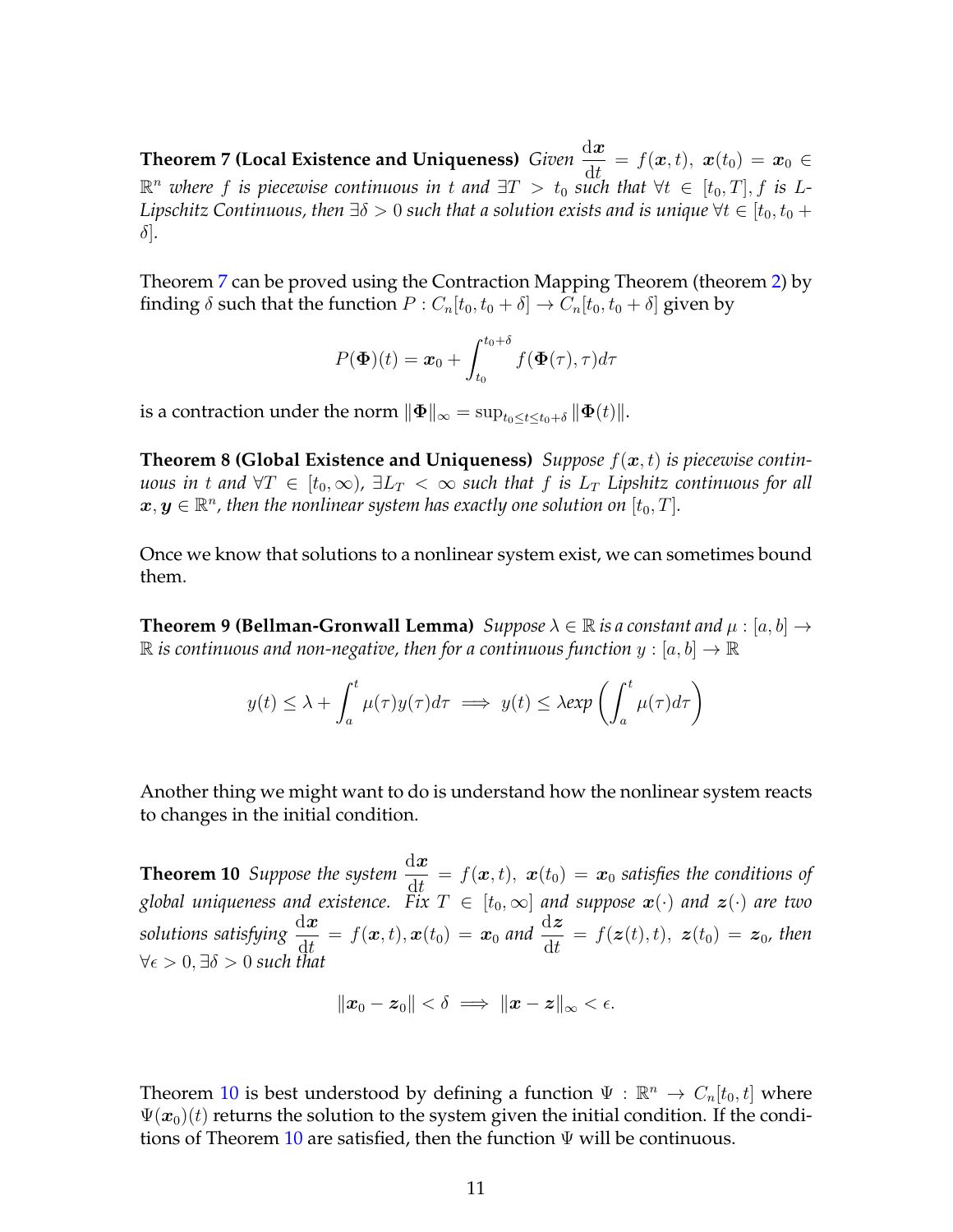### <span id="page-11-0"></span>**3.2 Planar Dynamical Systems**

Planar dynamical systems are those with 2 state variables. Suppose we linearize the autonomous system  $\frac{\mathrm{d} \boldsymbol{x}}{\mathrm{d} t} = f(\boldsymbol{x})$  at an equilibrium point.

$$
\frac{\mathrm{d}\boldsymbol{x}}{\mathrm{d}t} = \frac{\partial f}{\partial \boldsymbol{x}}\bigg|_{\boldsymbol{x_0}} \boldsymbol{x}
$$

Depending on the eigenvalues of  $\frac{\partial f}{\partial x}$ , the Jacobian, we get several cases for how this linear system behaves. We'll let  $z_1$  and  $z_2$  be the eigenbasis of the *phase space*.

1. The eigenvalues are real, yielding solutions  $z_1 = z_1(0)e^{\lambda_1 t}$ ,  $z_2 = z_2(0)e^{\lambda_2 t}$ . If we eliminate the time variable, we can plot the trajectories of the system.

$$
\frac{z_1}{z_1(0)} = \left(\frac{z_2}{z_2(0)}\right)^{\frac{\lambda_1}{\lambda_2}}
$$

- (a) When  $\lambda_1, \lambda_2 < 0$ , all trajectories converge to the origin, so we call this a **stable node**.
- (b) When  $\lambda_1, \lambda_2 > 0$ , all trajectories blow up, so we call this an **unstable node**.
- (c) When  $\lambda_1 < 0 < \lambda_2$ , the trajectories will converge to the origin along the axis corresponding to  $\lambda_1$  and diverge along the axis corresponding to  $\lambda_2$ , so we call this a **saddle node**.
- 2. There is a single repeated eigenvalue with one eigenvector. As before, we can eliminate the time variable and plot the trajectories on the  $z_1$ ,  $z_2$  axes.
	- (a) When  $\lambda < 0$ , the trajetories will converge to the origin, so we call it an **improper stable node**
	- (b) When  $\lambda > 0$ , the trajetories will diverge from the origin, so we call it an **improper unstable node**
- 3. When there is a complex pair of eigenvalues, the linear system will have oscillatory behavior. The Real Jordan form of  $\frac{\partial f}{\partial x}$  will look like

$$
\frac{\partial f}{\partial \boldsymbol{x}} = \begin{bmatrix} \alpha & \beta \\ -\beta & \alpha \end{bmatrix}.
$$

The parameter  $\beta$  will determine the direction of the trajectories (clockwise if positive).

(a) When  $\alpha < 0$ , the trajectories will spiral towards the origin, so we call it a **stable focus**.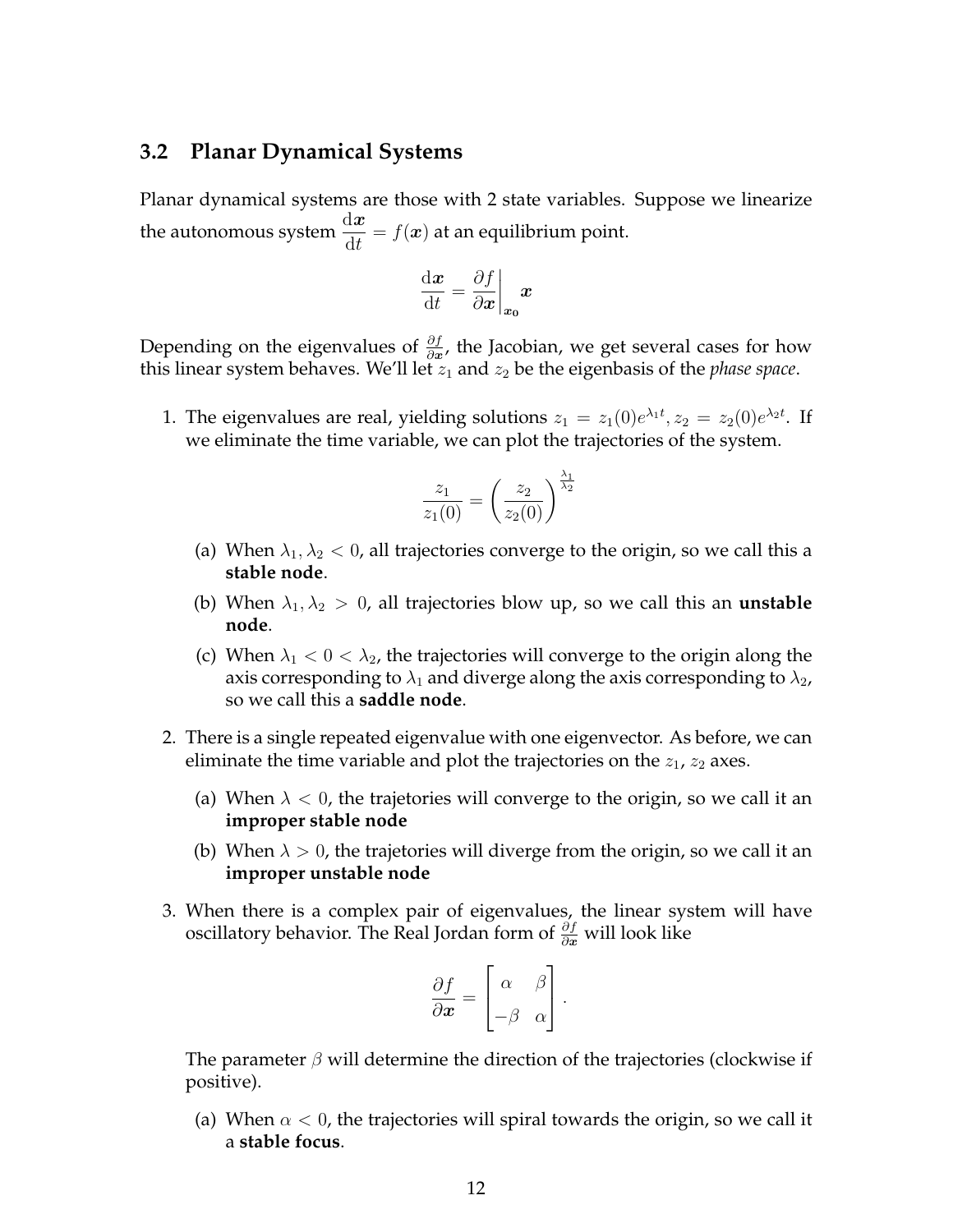- (b) When  $\alpha = 0$ , the trajectories will remain at a constant radius from the origin, so we call it a **center**.
- <span id="page-12-1"></span>(c) When  $\alpha > 0$ , the trajectories will spiral away from the origin, so we call it an **unstable focus**.

It turns out that understanding the linear dynamics at equilibrium points can be helpful in understanding the nonlinear dynamics near equilibrium points.

**Theorem 11 (Hartman-Grobman Theorem)** *If the linearization of a planar dynamical system*  $\mathrm{d}\bm{x}$  $\frac{d\mathbf{x}}{dt} = f(\mathbf{x})$  at an equilibrium point  $\mathbf{x}_0$  has no zero or purely imaginary eigenval $u$ es, then there exists a homeomorphism from a neighborhood  $U$  of  $\boldsymbol{x}_0$  into  $\mathbb{R}^2$  which takes *trajectories of the nonlinear system and maps them onto the linearization where*  $h(x_0) = 0$ , *and the homeomorphism can be chosen to preserve the parameterization by time.*

Theorem [11](#page-12-1) essentially says that the linear dynamics predict the nonlinear dynamics around equilibria, but only for a neighborhood around the equilibrium point. Outside of this neighborhood, the linearization may be very wrong.

<span id="page-12-2"></span>Suppose that we have a simply connected region  $D$  (meaning  $D$  cannot be contracted to a point) and we want to know if it contains a closed orbit.

**Theorem 12 (Bendixon's Theorem)** *If* div(f) *is not identically zero in a sub-region of* D *and does not change sign in* D*, then* D *contains no closed orbits.*

Theorem [12](#page-12-2) lets us rule out closed orbits from regions of  $\mathbb{R}^2$ . If we have a positively invariant region, then we can determine whether it contains closed orbits.

**Theorem 13 (Poincare-Bendixson Theorem)** *If* M *is a compact, positively invariant set for the flow*  $\phi_t(\mathbf{x})$ *, then if* M *contains no equilibrium points, then* M *has a limit cycle.* 

# <span id="page-12-0"></span>**4 Stability of Nonlinear Systems**

The equilibria of a system can tell us a great deal about the stability of the system. For nonlinear systems, stability is a property of the equilibrium points, and to be stable is to converge to or stay equilibrium.

**Definition 36** An equilibrium point  $x_e \in \mathbb{R}$  is a stable equilibrium point in the sense of *Lyapunov if and only if*  $\forall \epsilon > 0, \exists \delta(t_0, \epsilon)$  *such that* 

<span id="page-12-3"></span>
$$
\forall t \geq t_0, \| \boldsymbol{x}_0 - \boldsymbol{x}_e \| < \delta(t_0, \epsilon) \implies \| \boldsymbol{x}(t) - \boldsymbol{x}_e \| < \epsilon
$$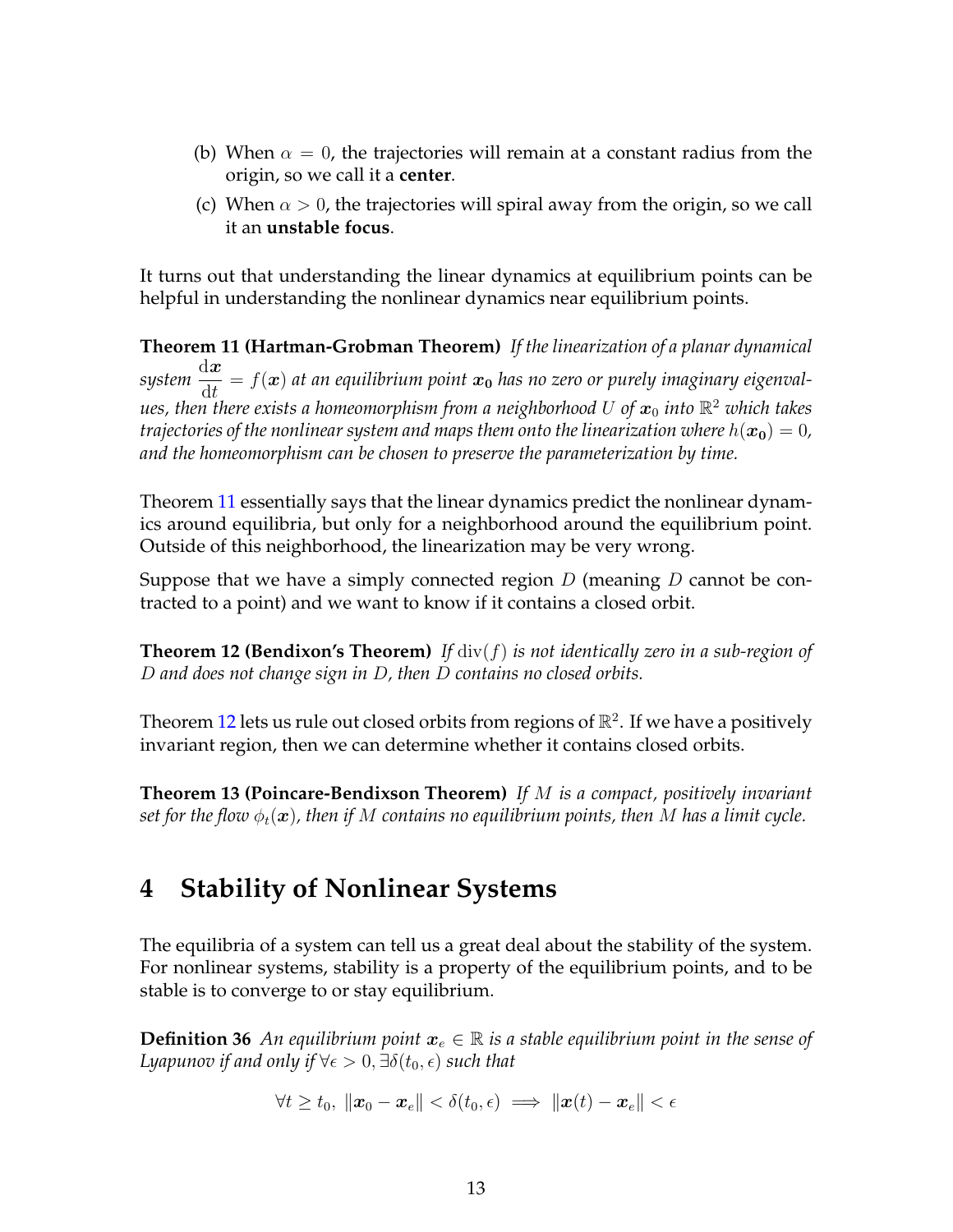Lyapunov Stability essentially says that a finite deviation in the initial condition from equilibrium means the resulting trajectory of the system stay close to equilibrium. Notice that this definition is nearly identical to theorem [10.](#page-10-0) That means stability of an equilibrium point is the same as saying the function which returns the solution to a system given its initial condition is continuous at the equilibrium point.

<span id="page-13-0"></span>**Definition 37** An equilibrium point  $x_e \in \mathbb{R}$  is an uniformly stable equilibrium point in *the sense of Lyapunov if and only if*  $\forall \epsilon > 0, \exists \delta(\epsilon)$  *such that* 

$$
\forall t \geq t_0, ~ \|\boldsymbol{x}_0 - \boldsymbol{x}_e\| < \delta(\epsilon) \implies \|\boldsymbol{x}(t) - \boldsymbol{x}_e\| < \epsilon
$$

Uniform stability means that the  $\delta$  can be chosen independently of the time the system starts at. Both stability and uniform stability do not imply convergence to the equilibrium point. They only guarantee the solution stays within a particular norm ball. Stricter notions of stabilty add this idea in.

**Definition 38** An equilibrium point  $x_e$  is attractive if  $\forall t_0 > 0$ ,  $\exists c(t_0)$  such that

<span id="page-13-1"></span>
$$
\boldsymbol{x}(t_0) \in B_c(\boldsymbol{x}_e) \implies \lim_{t \to \infty} \|\boldsymbol{x}(t,t_0,\boldsymbol{x}_0) - \boldsymbol{x}_e\| = 0
$$

Attractive equilibria guarantee that trajectories beginning from initial conditions inside of a ball will converge to the equilibrium. However, attractivity does not imply stability since the trajectory could go arbitarily far from the equilibrium so long as it eventually returns.

**Definition 39** An equilibrium point  $x_e$  is asymptotically stable if  $x_e$  is stable in the sense *of Lyapunov and attractive.*

Asymptotic stability fixes the problem of attractivity where trajectories could go far from the equilibrium, and it fixes the problem with stability where the trajectory may not converge to equilibrium. It means that trajectories starting in a ball around equilibrium will converge to equilibrium without leaving that ball. Because the constant for attractivity may depend on time, defining uniform asymptotic stability requires some modifications to the idea of attractivity.

**Definition 40** An equilibrium point is uniformly asympototically stable if  $x_e$  is uniformly stable in the sense of Lyapunov, and  $\exists c$  and  $\gamma: \mathbb{R}_+\times \mathbb{R}^n \to \mathbb{R}_+$  such that

$$
\forall \boldsymbol{x}_0 \in B_c(\boldsymbol{x}_e), ~\lim_{\tau \to \infty} \gamma(\tau, \boldsymbol{x}_0) = 0, \qquad \forall t \geq t_0, ~\|\boldsymbol{x}(t,t_0, \boldsymbol{x}_0) - \boldsymbol{x}_e\| \leq \gamma(t-t_0, \boldsymbol{x}_0)
$$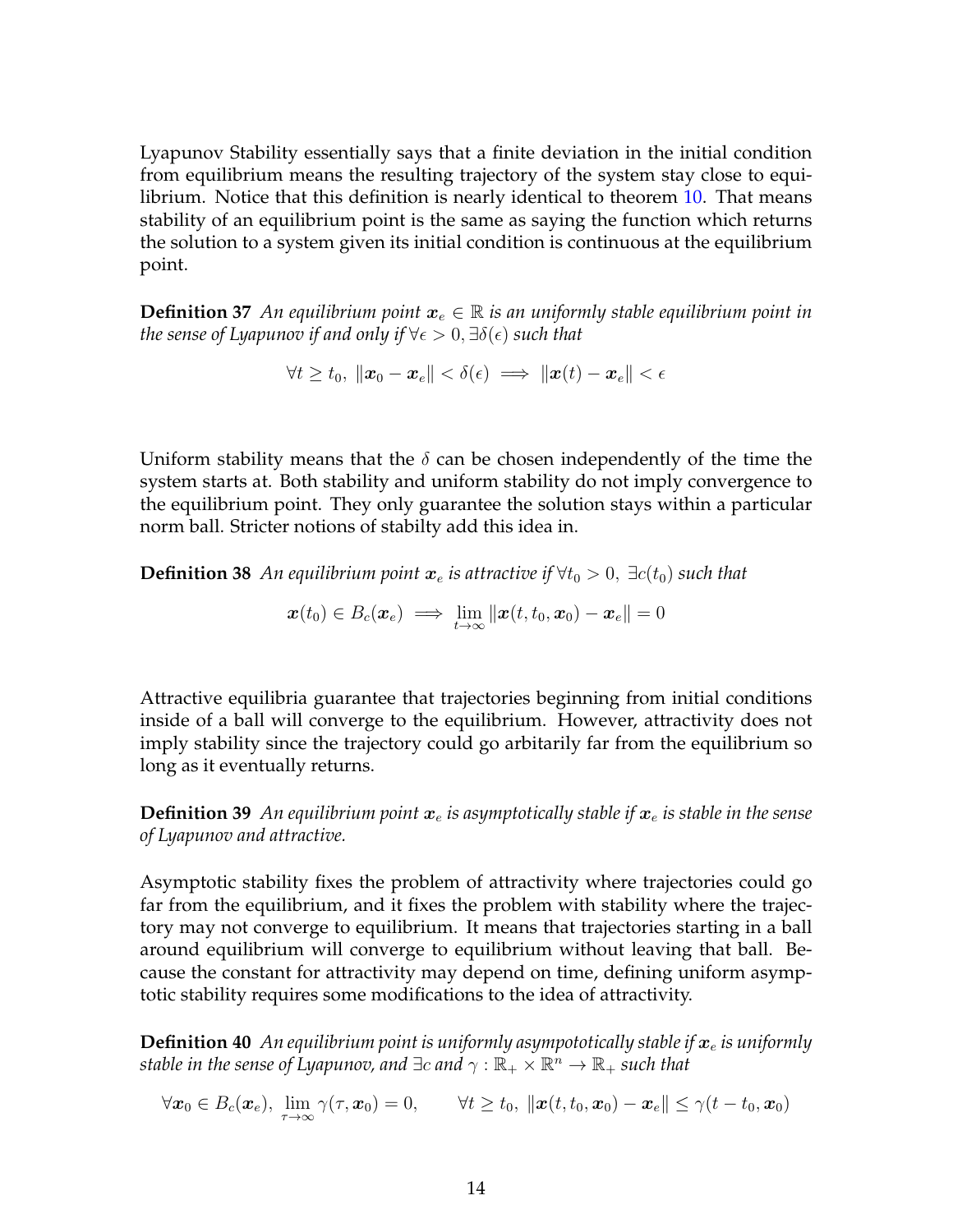The existence of the  $\gamma$  function helps guarantee that the rate of converges to equilibrium does not depend on  $t_0$  since the function  $\gamma$  is independent of  $t_0$ . Suppose that the  $\gamma$  is an exponential function. Then solutions to the system will converge to the equilibrium exponentially fast.

**Definition 41** An equilibrium point  $x_e$  is locally exponentially stable if  $\exists h, m, \alpha$  such *that*

<span id="page-14-1"></span> $\forall \boldsymbol{x}_0 \in B_h(\boldsymbol{x}_e),~ \|\boldsymbol{x}(t,t_0, \boldsymbol{x}_0) - \boldsymbol{x}_e\| \leq m e^{-\alpha(t-t_0)} \|\boldsymbol{x}(t) - \boldsymbol{x}_e\|$ 

Definitions [36,](#page-12-3) [37](#page-13-0) and [39](#page-13-1) to [41](#page-14-1) are all local definitions because the only need to hold for  $\bm{x}_{0}$  inside a ball around the equilibrium. If they hold  $\forall \bm{x}_{0} \in \mathbb{R}^{n}$ , then they become global properties.

Just as we can define stability, we can also define instability.

**Definition 42** *An equilibrium point*  $x_e$  *is unstable in the sense of Lyapunov if*  $\exists \epsilon$  >  $0, \forall \delta > 0$  *such that* 

 $\exists x_0 \in B_\delta(x_e) \implies \exists T \ge t_0, x(T, t_0, x_0) \notin B_\epsilon(x_e)$ 

Instability means that for any  $\delta$ -ball, we can find an  $\epsilon$ -ball for which there is at least one initial condition whose corresponding trajectory leaves the  $\epsilon$ -ball.

## <span id="page-14-0"></span>**4.1 Lyapunov Functions**

In order to prove different types of stability, we will construct functions which have particular properties around equilibrium points of the system. The properties of these functions will help determine what type of stable the equilibrium point is.

**Definition 43** *A class* K *function is a function*  $\alpha : \mathbb{R}_+ \to \mathbb{R}_+$  *such that*  $\alpha(0) = 0$  *and*  $\alpha(s)$  *is strictly monotonically increasing in s.* 

A subset of the class  $K$  functions grow unbounded as the argument approaches infinity.

**Definition 44** *A class*  $\mathcal{K}\mathcal{R}$  *function is a class*  $\mathcal{K}$  *function*  $\alpha$  *where*  $\lim_{s\to\infty} \alpha(s) = s$ .

<span id="page-14-2"></span>Class  $\mathcal{K}\mathcal{R}$  functions are "radially unbounded". We can use class  $\mathcal{K}$  and class  $\mathcal{K}\mathcal{R}$  to bound "energy-like" functions called **Lyapunov Functions**.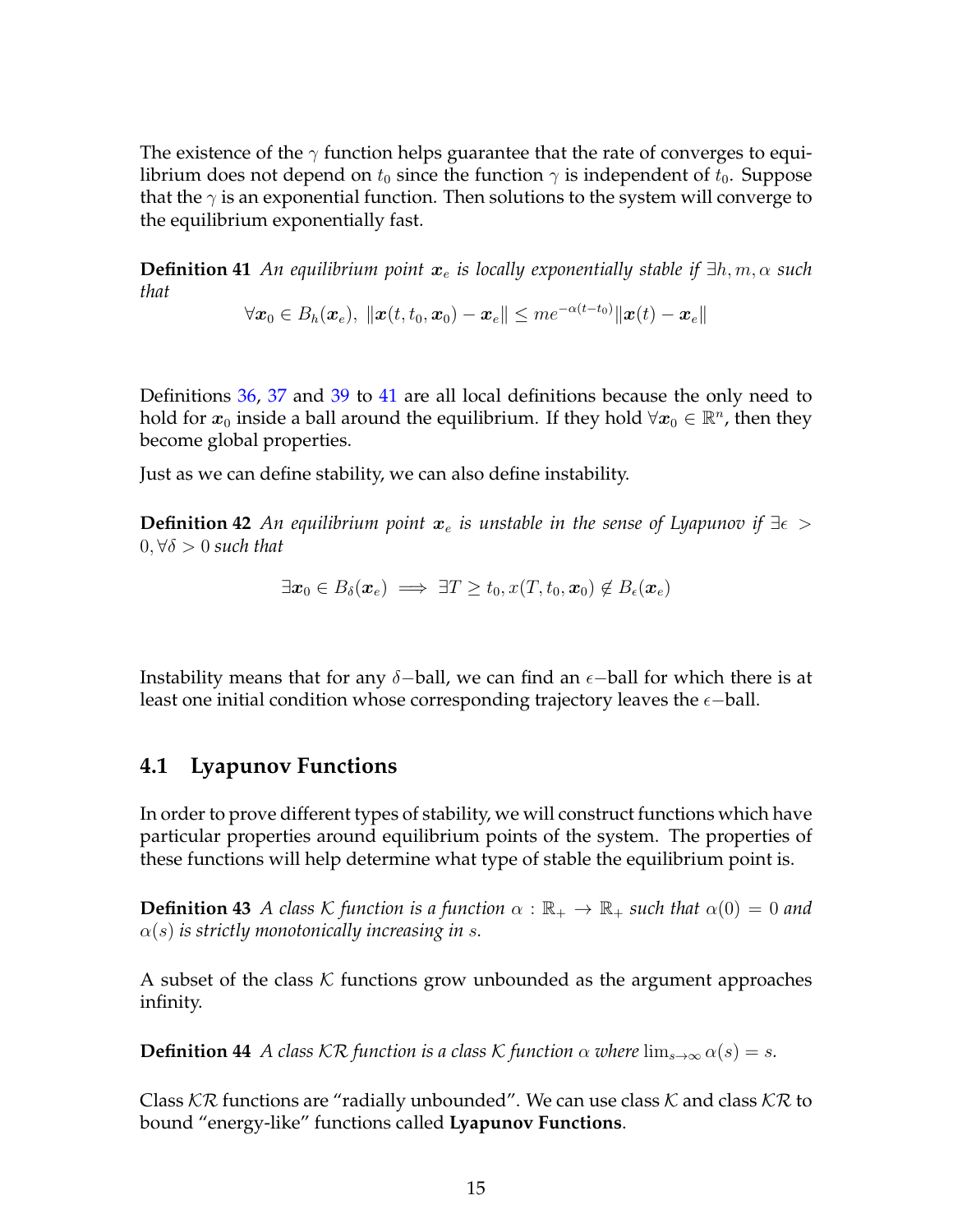**Definition 45** A function  $V(x,t): \mathbb{R}^n \times \mathbb{R}_+ \to \mathbb{R}$  is locally positive definite (LPDF) on  $a$  set  $G \subset \mathbb{R}^n$  containing  $\boldsymbol{x}_e$  if  $\exists \alpha \in \mathcal{K}$  such that

$$
V(\boldsymbol{x},t) \geq \alpha(\|\boldsymbol{x} - \boldsymbol{x}_e\|)
$$

LPDF functions are locally "energy-like" in the sense that the equilibrium point is assigned the lowest "energy" value, and the larger the deviation from the equilibrium, the higher the value of the "energy".

**Definition 46** *A function*  $V(x,t): \mathbb{R}^n \times \mathbb{R}_+ \to \mathbb{R}$  *is positive definite* (PDF) *if*  $\exists \alpha \in \mathcal{K}\mathcal{R}$ *such that*

<span id="page-15-1"></span>
$$
\forall \mathbf{x} \in \mathbb{R}^n, \ V(\mathbf{x}, t) \ge \alpha(\|\mathbf{x} - \mathbf{x}_e\|)
$$

Positive definite functions act like "energy functions" everywhere in  $\mathbb{R}^n$ .

**Definition 47** *A* function  $V(x,t): \mathbb{R}^n \times \mathbb{R}_+ \to \mathbb{R}$  is decrescent if  $\exists \alpha \in \mathcal{K}$  such that  $\forall x \in B_h(x_e), V(x,t) \leq \beta(||x - x_e||)$ 

Descresence means that for a ball around the equilibrium, we can upper bound the the energy.

Note that we can assume  $x_e = 0$  without loss of generality for definitions [45](#page-14-2) to [47](#page-15-1) since for a given system, we can always define a linear change of variables that shifts the equilibrium point to the origin.

#### <span id="page-15-0"></span>**4.1.1 Quadratic Lyapunov Functions**

**Definition 48** *A Quadratic Lypunov function is of the form*

$$
V(\boldsymbol{x}) = \boldsymbol{x}^\top P \boldsymbol{x}, \quad P \succ 0
$$

Quadratic Lyapunov Functions are one of the simplest types of Lyapunov Functions. Their level sets are ellipses where the major axis is the eigenvector corresponding to  $\lambda_{min}(P)$ , and the minor axis is the eigenvector corresponding to  $\lambda_{max}(P)$ .

**Theorem 14** *Consider the sublevel set*  $\Omega_c = \{x | V(x) \leq c\}$ *. Then*  $r_*$  *is the radius of the* largest circle contained inside  $\Omega_c$ , and  $r^*$  is the radius of the largest circle containing  $\Omega_c$ .

$$
r_* = \sqrt{\frac{c}{\lambda_{max}(P)}} \qquad r^* = \sqrt{\frac{c}{\lambda_{min}(P)}}
$$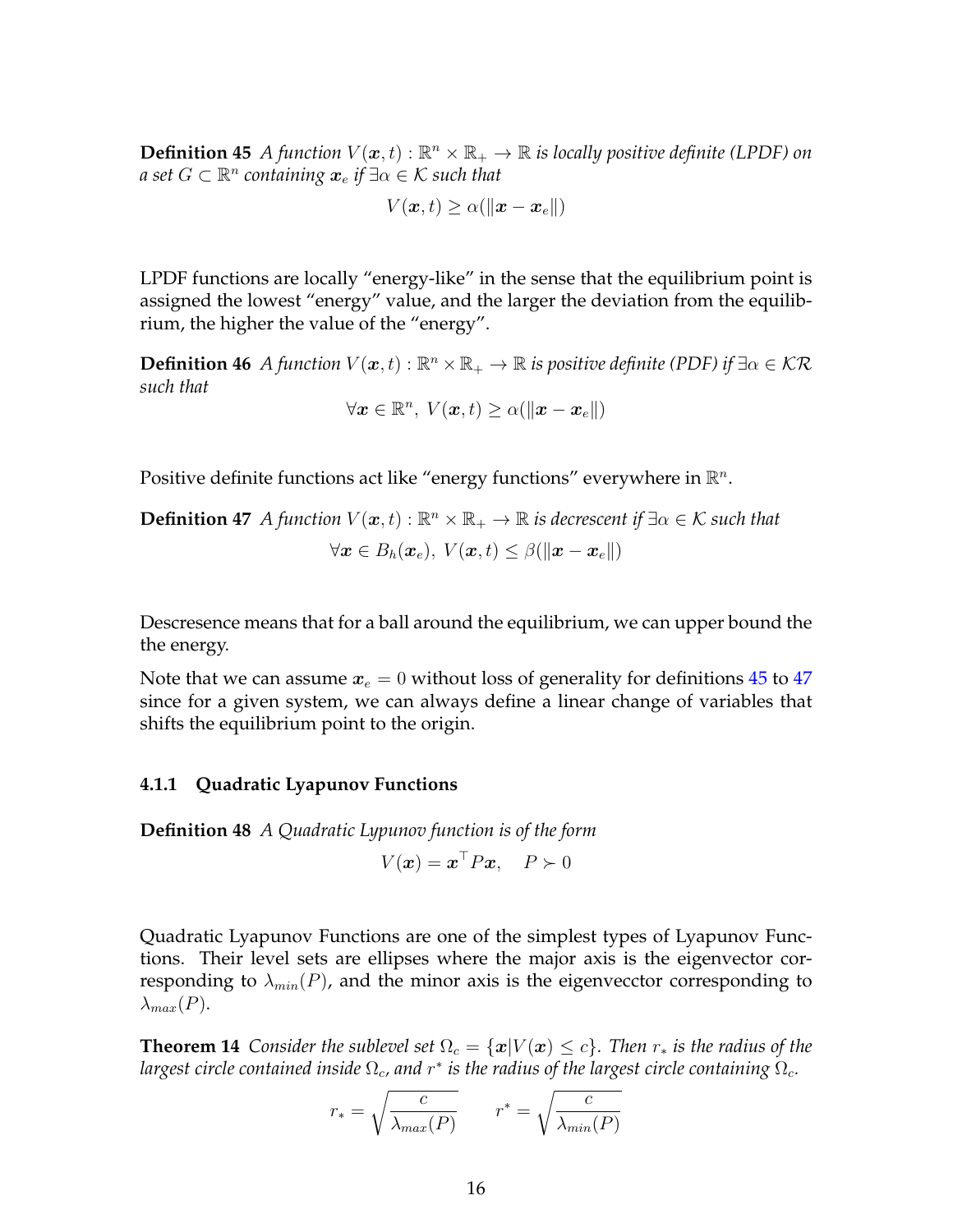#### <span id="page-16-0"></span>**4.1.2 Sum-of-Squares Lyapunov Functions**

**Definition 49** *A polynomial*  $p(x)$  *is sum-of-squares (SOS) if*  $\exists q_1, \dots, q_r$  *such that* 

$$
p(\boldsymbol{x}) = \sum_{i=1}^r g_i^2(\boldsymbol{x})
$$

SOS polynomials have the nice property that they are always non-negative due to being a sum of squared numbers. Since any polynomial can be written in a quadratic form  $P(x) = z^{\top}(x)Qz(x)$  where z is a vector of monomials, the properties of Q can tell us if P is SOS or not.

**Theorem 15** *A polynomial is SOS if and only if it can be written as*

$$
p(\boldsymbol{x}) = z^{\top}(\boldsymbol{x})Qz(\boldsymbol{x}), \quad Q \succeq 0
$$

Note that  $Q$  is not necessarily unique, and if we construct a linear operator which maps  $Q$  to  $P$ , then this linear operator will have a Null Space. Mathematically, consider

$$
\mathcal{L}(Q)(\boldsymbol{x}) = z^{\top}(\boldsymbol{x})Qz(\boldsymbol{x}).
$$

This linear operator has a null space spanned by the polynomials  $N_j$ . Given a matrix  $Q_0 \succeq 0$  such that  $p(\bm{x}) = z^\top(\bm{x})Q_0z(\bm{x})$  (i.e  $p$  is SOS), it is also true that

$$
p(\boldsymbol{x}) = z^{\top}(\boldsymbol{x}) \left(Q_0 + \sum_j \lambda_j N_j(\boldsymbol{x})\right) z(\boldsymbol{x}).
$$

SOS polynomials are helpful in finding Lyapunov functions because we can use SOS Programming to find SOS polynomials which satisfy desired properties. For example, if we want  $V(x)$  to be PDF, then one constraint in our SOS program will be that

<span id="page-16-2"></span>
$$
V(\boldsymbol{x}) - \epsilon \boldsymbol{x}^\top \boldsymbol{x}, \quad \epsilon > 0
$$

is SOS.

## <span id="page-16-1"></span>**4.2 Proving Stability**

To prove the stability of an equilibrium point for a given nonlinear system, we will construct a Lyapunov function and determine stability from the properties of the Lyapunov functions which we can find. Given properties of V and  $\frac{dV}{dt}$ , we can use the **Lyapunov Stability Theorems** to prove the stability of equilibria.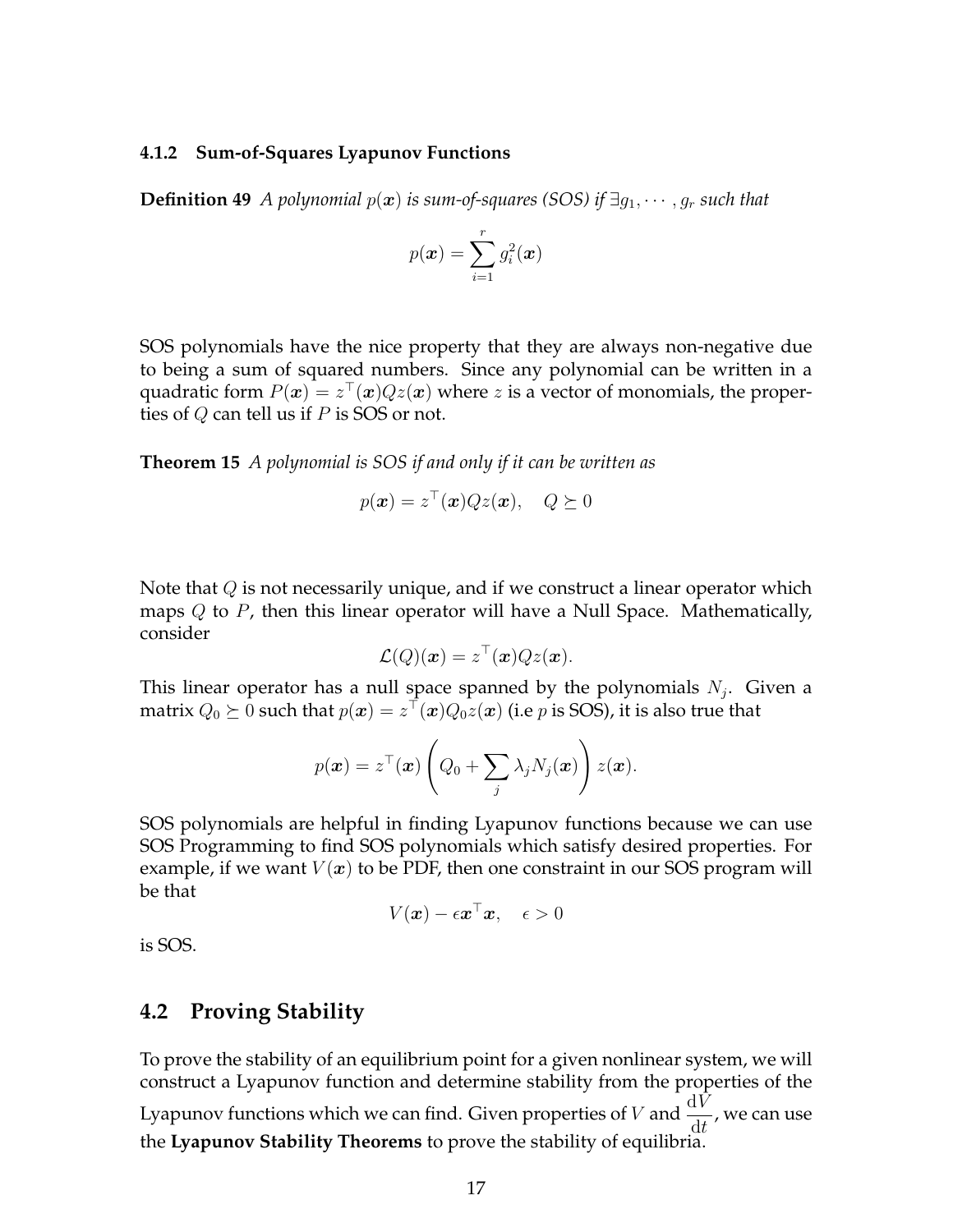**Theorem 16** *If*  $\exists V(\mathbf{x}, t)$  *such that V is LPDF and*  $-\frac{dV}{dt}$  $\frac{d\mathbf{v}}{dt} \geq 0$  *locally, then*  $\mathbf{x}_e$  *is stable in the sense of Lyapunov.*

**Theorem 17** *If*  $\exists V(\mathbf{x}, t)$  *such that V is LPDF and decrescent, and*  $-\frac{dV}{dt}$  $\frac{dV}{dt} \geq 0$  *locally, then*  $x_e$  *is uniformly stable in the sense of Lyapunov.* 

**Theorem 18** *If*  $\exists V(\boldsymbol{x},t)$  *such that V is LPDF and decrescent, and*  $-\frac{dV}{dt}$  $\frac{d\mathbf{r}}{dt}$  is LPDF, then x<sup>e</sup> *is uniformly asymptotically stable in the sense of Lyapunov.*

**Theorem 19** *If*  $\exists V(\boldsymbol{x}, t)$  such that V is PDF and decrescent, and  $-\frac{dV}{dV}$  $\frac{d\mathbf{r}}{dt}$  is LPDF, then  $\mathbf{x}_e$ *is globally uniformly asymptotically stable in the sense of Lyapunov.*

<span id="page-17-0"></span>**Theorem 20** *If*  $\exists V(\boldsymbol{x},t)$  and  $h, \alpha > 0$  such that V is LPDF is decrescent,  $-\frac{dV}{dA}$  $\frac{d}{dt}$  is LDPF, *and*

$$
\forall \boldsymbol{x} \in B_h(\boldsymbol{x}_e), \ \left\|\frac{\mathrm{d}V}{\mathrm{d}t}\right\| \leq \alpha \|\boldsymbol{x} - \boldsymbol{x}_e\|
$$

The results of theorems [16](#page-16-2) to [20](#page-17-0) are summarized in table [1.](#page-17-1) Going down the rows

<span id="page-17-1"></span>

| Conditions on V         | Conditions on<br>$\mathrm{d}t$                                                              | Conclusion                                           |
|-------------------------|---------------------------------------------------------------------------------------------|------------------------------------------------------|
| LPDF                    | $\geq 0$ locally                                                                            | <b>Stable</b>                                        |
| LPDF, Decrescent        | $\geq 0$ locally                                                                            | <b>Uniformly Stable</b>                              |
| <b>LPDF, Decrescent</b> | LPDF                                                                                        | Uniformly,<br><b>Asymptotically Stable</b>           |
| LPDF, Decrescent        | LDPF, $\exists \alpha > 0$ such that<br>$\leq \alpha \ \boldsymbol{x} - \boldsymbol{x}_e\ $ | <b>Exponentially Stable</b>                          |
| PDF, Decrescent         | <b>PDF</b>                                                                                  | Globally, Uniformly,<br><b>Asymptotically Stable</b> |

Table 1: Summary of Lyapunov Stability Theorems

of table [1](#page-17-1) lead to increasingly stricter forms of stability. Descresence appears to add uniformity to the stability, while  $-\frac{dV}{dt}$  $\frac{dV}{dt}$  being LPDF adds asymptotic convergence.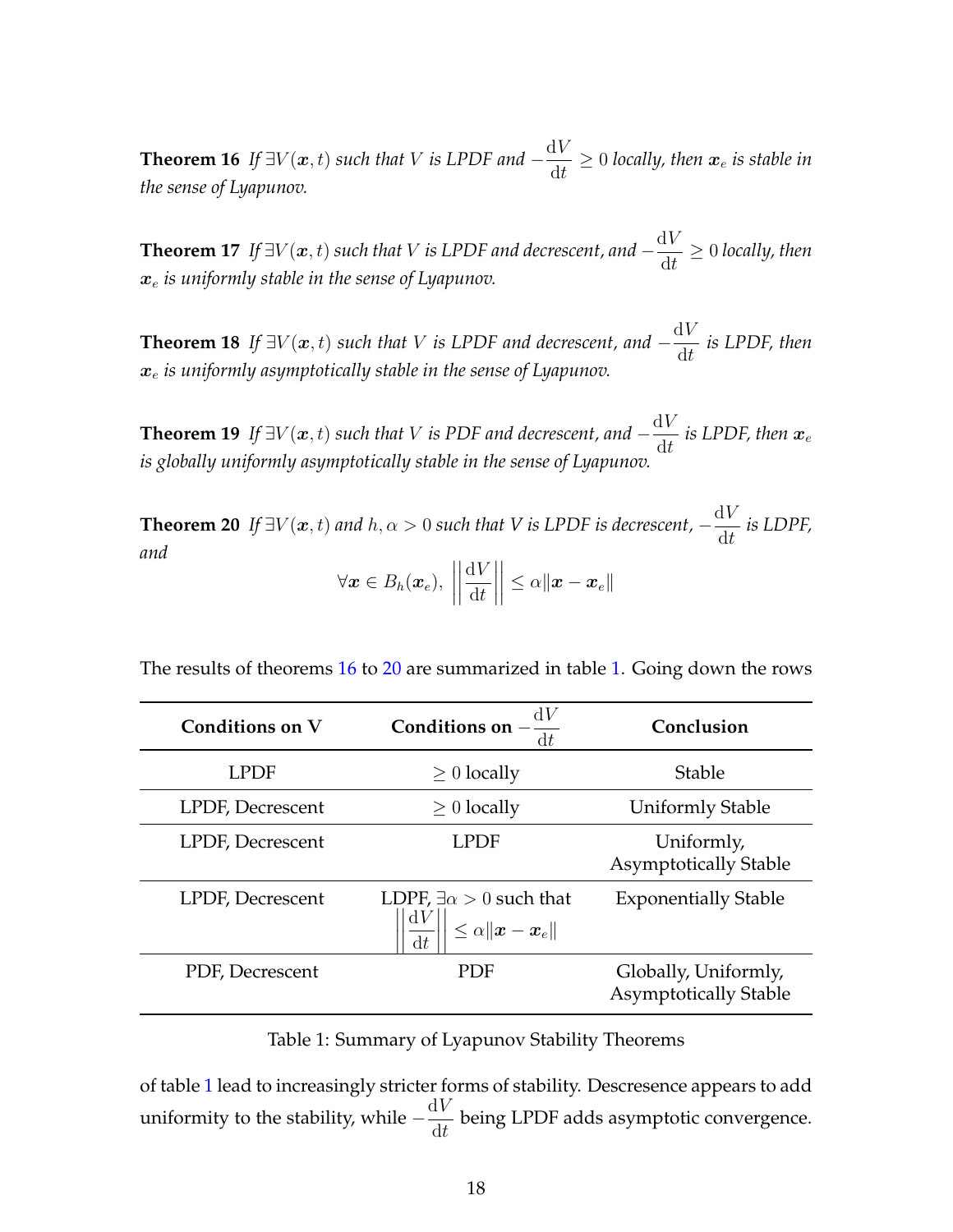However, these conditions are only sufficient, meaning if we cannot find a suitable  $V$ , that does not mean that an equilibrium point is not stable.

One very common case where it can be difficult to find appropriate Lyapunov functions is in proving asymptotic stability since it can be hard to find  $V$  such that  $-\frac{\mathrm{d}V}{\mathrm{d}u}$  $\frac{d\mathbf{r}}{dt}$  is LPDF. In the case of autonomous systems, we can still prove asymptotic stability without such a  $V$ .

**Theorem 21 (LaSalle's Invariance Principle)** *Consider a smooth function*  $V : \mathbb{R}^n \to$  $\mathbb R$  *with bounded sub-level sets*  $\Omega_c = \{ \bm{x} | V(\bm{x}) \leq c \}$  *and*  $\forall \bm{x} \in \Omega_c$ ,  $\frac{\text{d}V}{\text{d}t}$  $\frac{dV}{dt} \leq 0$ . Define  $S =$  $\int$  $\boldsymbol{x}$   $\mathrm{d}V$ dt = 0 *and let* M *be the largest invariant set in* S*, then*  $\forall x_0 \in \Omega_c, x(t, t_0, x_0) \to M$  *as*  $t \to \infty$ .

LaSalle's theorem helps prove general convergence to an invariant set. Since  $V$  is always decreasing in the sub-level set  $\Omega_c$ , trajectories starting in  $\Omega_c$  must eventually reach S. At some point, they will reach the set M in S, and then they will stay there. Thus if the set  $M$  is only the equilibrium point, or a set of equilibrium points, then we can show that the system trajectories asymptotically converges to this equilibrium or set of equilibria. Moreover, if  $V(\boldsymbol{x})$  is PDF, and  $\forall \boldsymbol{x} \in \mathbb{R}^n$ ,  $\mathrm{d}V$  $\frac{d\mathbf{r}}{dt} \leq 0$ , then we can show global asymptotic stability as well.

LaSalle's theorem can be generalized to non-autonomous systems as well, but it is slightly more complicated since the set  $S$  may change over time.

#### <span id="page-18-0"></span>**4.2.1 Indirect Method of Lyapunov**

It turns out that we can also prove the stability of systems by looking at the linearization around the equilibrium. Without loss of generality, suppose  $x_e = 0$ . The linearization at the equilibrium is given by

$$
\frac{\mathrm{d}\boldsymbol{x}}{\mathrm{d}t}=f(x,t)=f(0,t)+\frac{\partial f}{\partial \boldsymbol{x}}\bigg|_{\boldsymbol{x}=0}\boldsymbol{x}+f_1(\boldsymbol{x},t)\approx A(t)\boldsymbol{x}.
$$

The function  $f_1(x,t)$  is the higher-order terms of the linearization. The linearization is a time-varying system. Consider the time-varying linear system

$$
\frac{\mathrm{d}\boldsymbol{x}}{\mathrm{d}t}=A(t)\boldsymbol{x},\ \boldsymbol{x}(t_0)=\boldsymbol{x}_0.
$$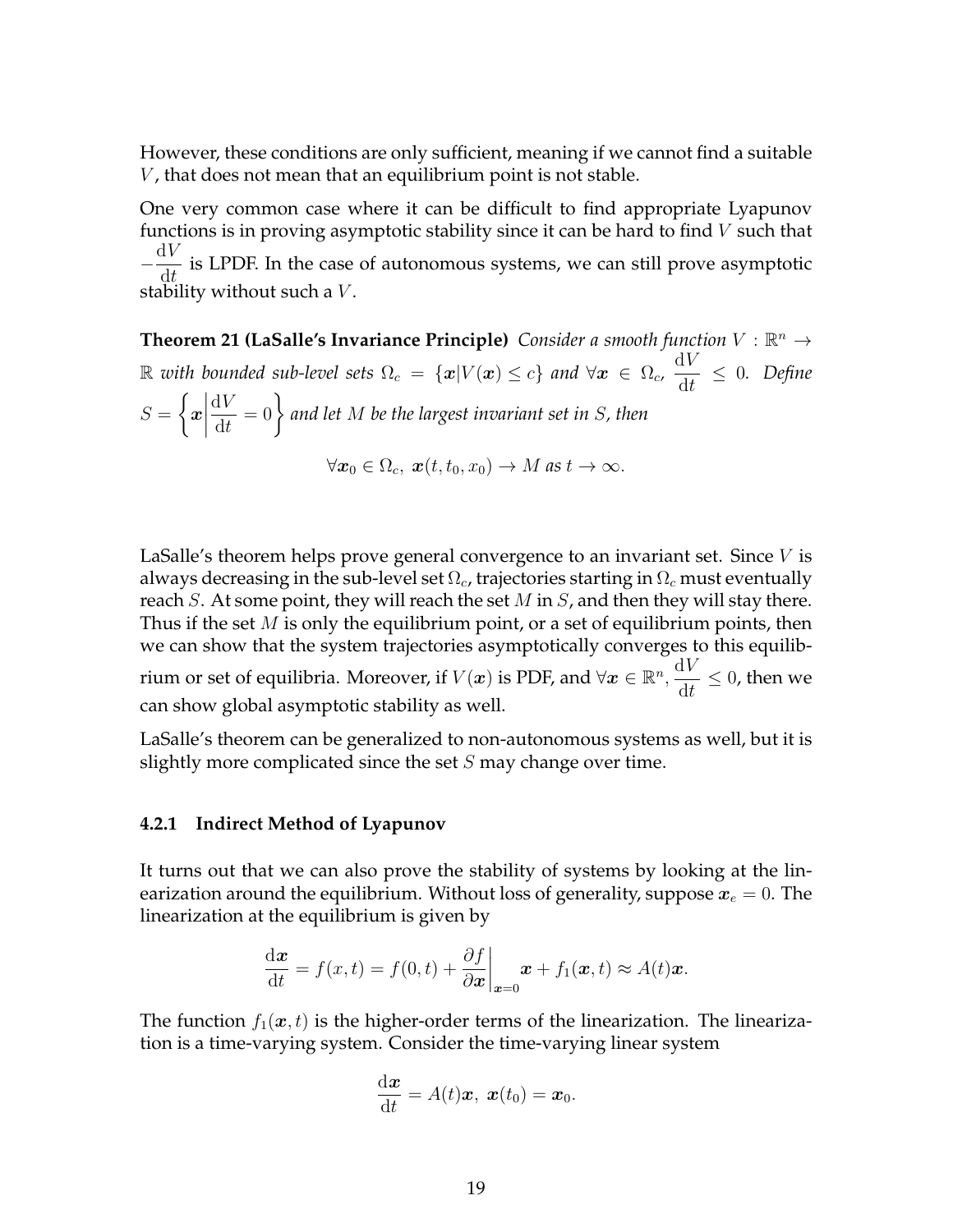**Definition 50** *The state transition matrix*  $\Phi(t, t_0)$  *of a time-varying linear system is a matrix satisfying*

$$
\boldsymbol{x}(t) = \Phi(t, t_0)\boldsymbol{x}_0, \ \frac{\mathrm{d}\Phi}{\mathrm{d}t} = A(t)\Phi(t, t_0), \ \Phi(t_0, t_0) = I
$$

The state transition matrix is useful in determining properties of the system.

- 1.  $\sup_{t\geq t_0} \|\Phi(t,t_0)\| = m(t_0) < \infty \implies$  the system is stable at the origin at  $t_0$ .
- 2.  $\sup_{t_0\geq0}\sup_{t\geq t_0} \|\Phi(t,t_0)\| = m < \infty \implies$  the system is uniformly stable at the origin at  $t_0$ .
- 3.  $\lim_{t\to\infty} \|\Phi(t, t_0)\| = 0 \implies$  the system is asymptotically stable.
- 4.  $\forall t_0, \epsilon > 0, \exists T$  such that  $\forall t \geq t_0 + T$ ,  $\|\Phi(t, t_0)\| < \epsilon \implies$  the system is uniformly asymptotically stable.
- 5.  $\|\Phi(t, t_0)\| \le Me^{-\lambda(t-t_0)} \implies$  exponential stability.

If the system was Time-Invariant, then the system would be stable so long as the eigenvalues of A were in the open left-half of the complex plane. In fact, we could use A to construct positive definite matrices.

**Theorem 22 (Lyapunov Lemma)** For a matrix  $A \in \mathbb{R}^{n \times n}$ , its eigenvalues  $\lambda_i$  satisfy  $\Re(\lambda_i) < 0$  *if and only if*  $\forall Q \succ 0$ , there exists a solution  $P \succ 0$  to the equation

$$
A^T P + P A = -Q.
$$

In general, we can use the **Lyapunov Equation** to count how many eigenvalues of A are stable.

**Theorem 23 (Tausskey Lemma)** For  $A \in \mathbb{R}^{n \times n}$  and given  $Q \succ 0$ , if there are no eigen*values on the j* $\omega$  *axis, then the solution* P to  $A^T P + P A = -Q$  has as many positive *eigenvalues as* A *has eigenvalues in the complex left half plane.*

The Lyapunov Lemma has extensions to the time-varying case.

**Theorem 24 (Time-Varying Lyapunov Lemma)** If  $A(\cdot)$  *is bounded and for some*  $Q(t) \succeq$  $\alpha I$ , the solution  $P(t)$  to  $A(t)^T P(t) + P(t) A(t) = -Q(t)$  is bounded, then the origin is a *asymptotically stable equilibrium point.*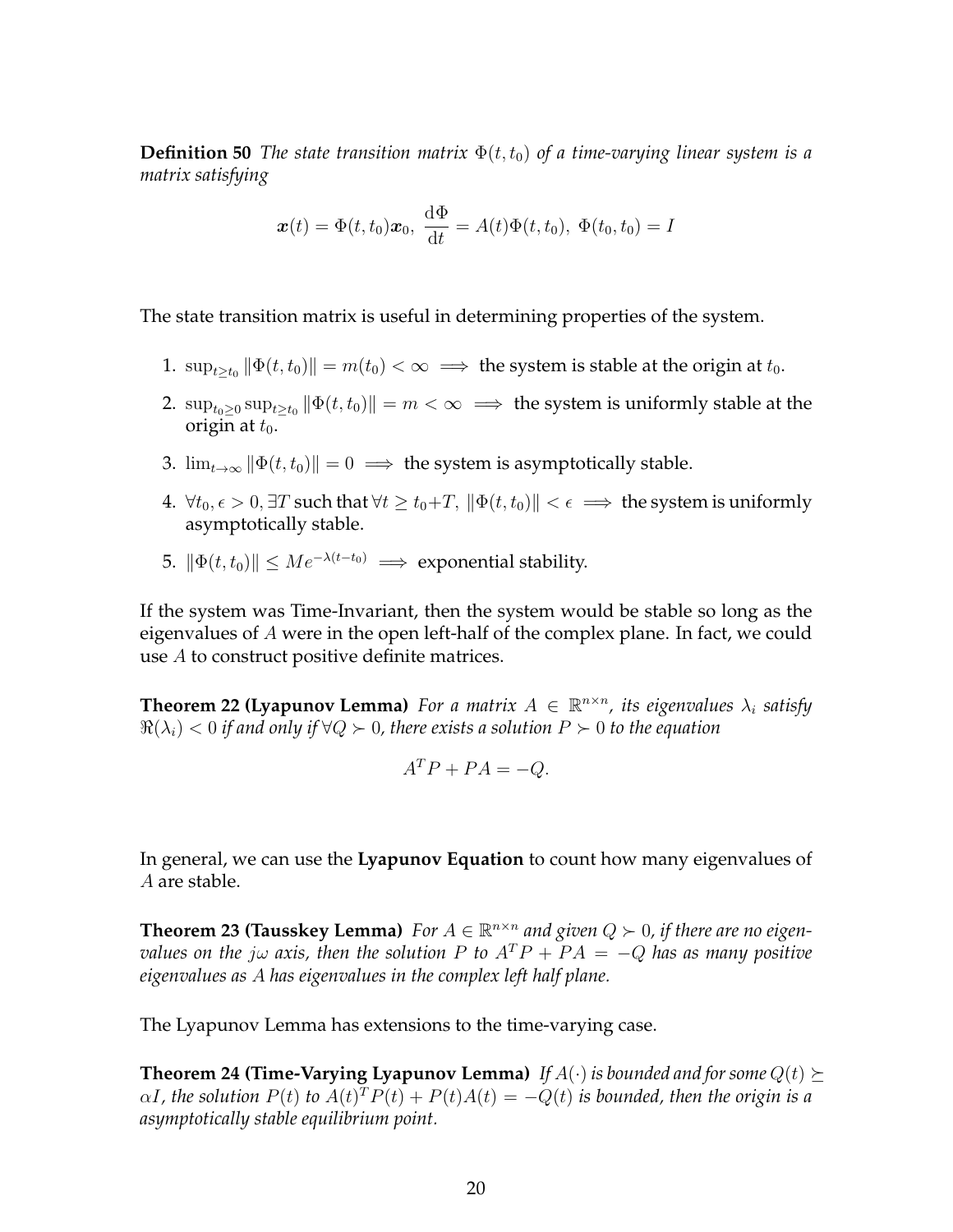It turns out that uniform asymptotic stability of the linearization of a system corresponds to uniform, asymptotic stability of the nonlinear system.

**Theorem 25 (Indirect Theorem of Lyapunov)** *For a nonlinear system whose higherorder terms of the linearization are given by*  $f(\boldsymbol{x}, t)$ *, if* 

$$
\lim_{\|\boldsymbol{x}\|\rightarrow 0}\sup_{t\geq 0}\frac{\|f_1(\boldsymbol{x},t)\|}{\|\boldsymbol{x}\|}=0
$$

and if  $\bm{x}_e$  is a uniformly asymptotic stable equilibrium point of  $\frac{\mathrm{d}\bm{z}}{\mathrm{d}t} = A(t)\bm{z}$  where  $A(t)$ *is the Jacobian at the*  $x_e$ , then  $x_e$  *is a uniformly asymptotic stable equilibrium point of*  $\mathrm{d}\bm{x}$ dt  $= f(\boldsymbol{x}, t)$ 

## <span id="page-20-0"></span>**4.3 Proving Instability**

**Theorem 26** *An equilibrium point*  $x_e$  *is unstable in the sense of Lyapunov if*  $\exists V(\mathbf{x}, t)$ *which is decrescent, the Lie derivative*  $\frac{\text{d}V}{\text{d}t}$  *is LPDF, V*( $\bm{x}_e$ ,  $t$ ), and ∃ $\bm{x}$  *in the neighborhood of*  $x_e$  *such that*  $V(x_0, t) > 0$ *.* 

## <span id="page-20-1"></span>**4.4 Region of Attraction**

For asymptotically stable and exponential stable equilibria, it makes sense to wonder which initial conditions will cause trajectories to converge to the equilibrium.

**Definition 51** If  $x_e$  is an equilibrium point of a time-invariant system  $\frac{dx}{dt} = f(x)$ , then *the Region of Attraction of*  $x_e$  *is* 

$$
\mathcal{R}_A(\boldsymbol{x}_e)=\{\boldsymbol{x}_0\in\mathbb{R}^n|\lim_{t\to\infty}\boldsymbol{x}(t,t_0)=\boldsymbol{x}_e\}
$$

Suppose that we have a Lyapunov function  $V(x)$  and a region D such that  $V(x)$ 0 and  $\frac{dV}{dt} < 0$  in D. Define a sublevel set of the Lypunov function  $\Omega_c$  which is a subset of D. We know that if  $x_0 \in \Omega_c$ , then the trajectory will stay inside  $\Omega_c$  and converge to the equilibrium point. Thus we can use the largest  $\Omega_c$  that is compact and contained in  $D$  as an estimate of the region of attraction.

When we have a Quadratic Lyapunov Function, we can set  $D$  to be the largest circle which satisfies the conditions on V, and the corresponding  $\Omega_c$  contained inside D will be the estimate of the Region of Attraction.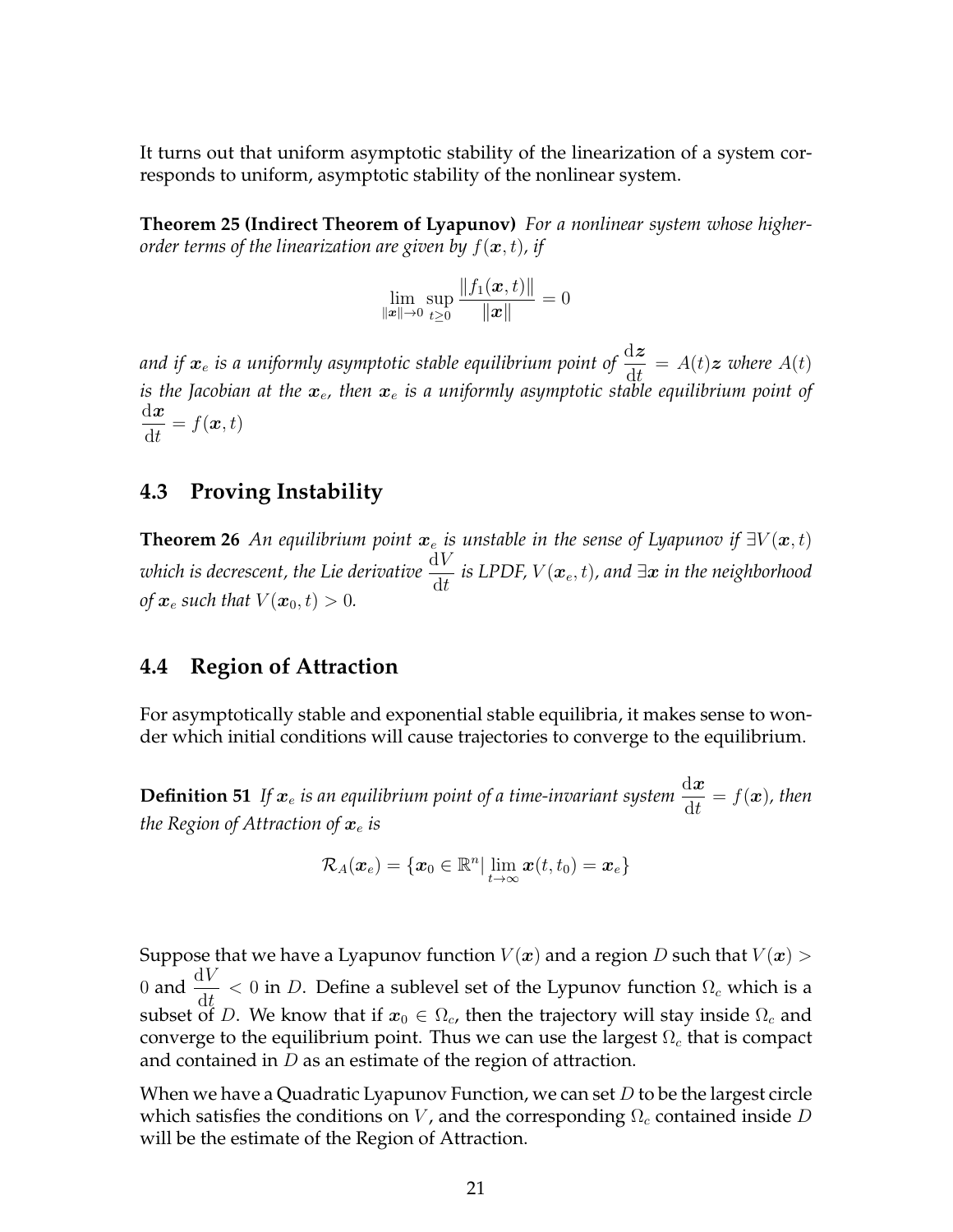We can find even better approximations of the region of attraction using SOS programming. Suppose we have a  $V$  which we used to prove asymptotic stability. Then if there exists an s which satisfies the following SOS program, then the sublevel set  $\Omega_c$  is an estimate of the Region of Attraction.

$$
\max_{c,s} c
$$
\n
$$
s.t \quad s(x) \text{ is SOS,}
$$
\n
$$
-\left(\frac{dV}{dt} + \epsilon x^{\top} x\right) + s(x)(c - V(x)) \text{ is SOS.}
$$

## <span id="page-21-0"></span>**5 Nonlinear Feedback Control**

In nonlinear control problems, we have a system

$$
\frac{\mathrm{d}\boldsymbol{x}}{\mathrm{d}t}=f(\boldsymbol{x},\boldsymbol{u}).
$$

x is the state of the system, and  $u$  is the input to the system. Note that for simplicity, the system is time-invariant. Further assume, without loss of generality, that  $f(0, 0) = 0$ . The goal of nonlinear feedback control is to find a state feedback law  $\alpha(x)$  such that the equilibrium point  $x_e = 0$  is globally asymptotically stable for the closed loop system

$$
\frac{\mathrm{d}\boldsymbol{x}}{\mathrm{d}t}=f(\boldsymbol{x},\alpha(\boldsymbol{x})).
$$

Sometimes, the control impacts the state evolution in an affine manner.

**Definition 52** *A control affine system is given by the differential equation*

$$
\frac{\mathrm{d}\boldsymbol{x}}{\mathrm{d}t} = f(\boldsymbol{x}) + G(\boldsymbol{x})\boldsymbol{u}
$$

*where*  $G(\boldsymbol{x})$  *is a matrix dependent on the state vector*  $\boldsymbol{x}$ *.* 

When designing controllers, there is a wide variety of techniques we can use. Some simple techniques involve canceling out various types of nonlinearities in the system using the input. Here are some examples.

- 1. Set  $u$  such that it cancels out nonlinear terms and adds a stable linear term, effectively making the nonlinear system behave linear in the closed loop.
- 2. Set  $u$  to cancel destabilitizing nonlinear terms and add a stable linear term, so the stable nonlinearities help the input drive the system to equilibrium.
- 3. Set  $u$  to cancel destabilizing nonlinear terms, so the nonlinear system dynamics drive the system to equilibrium.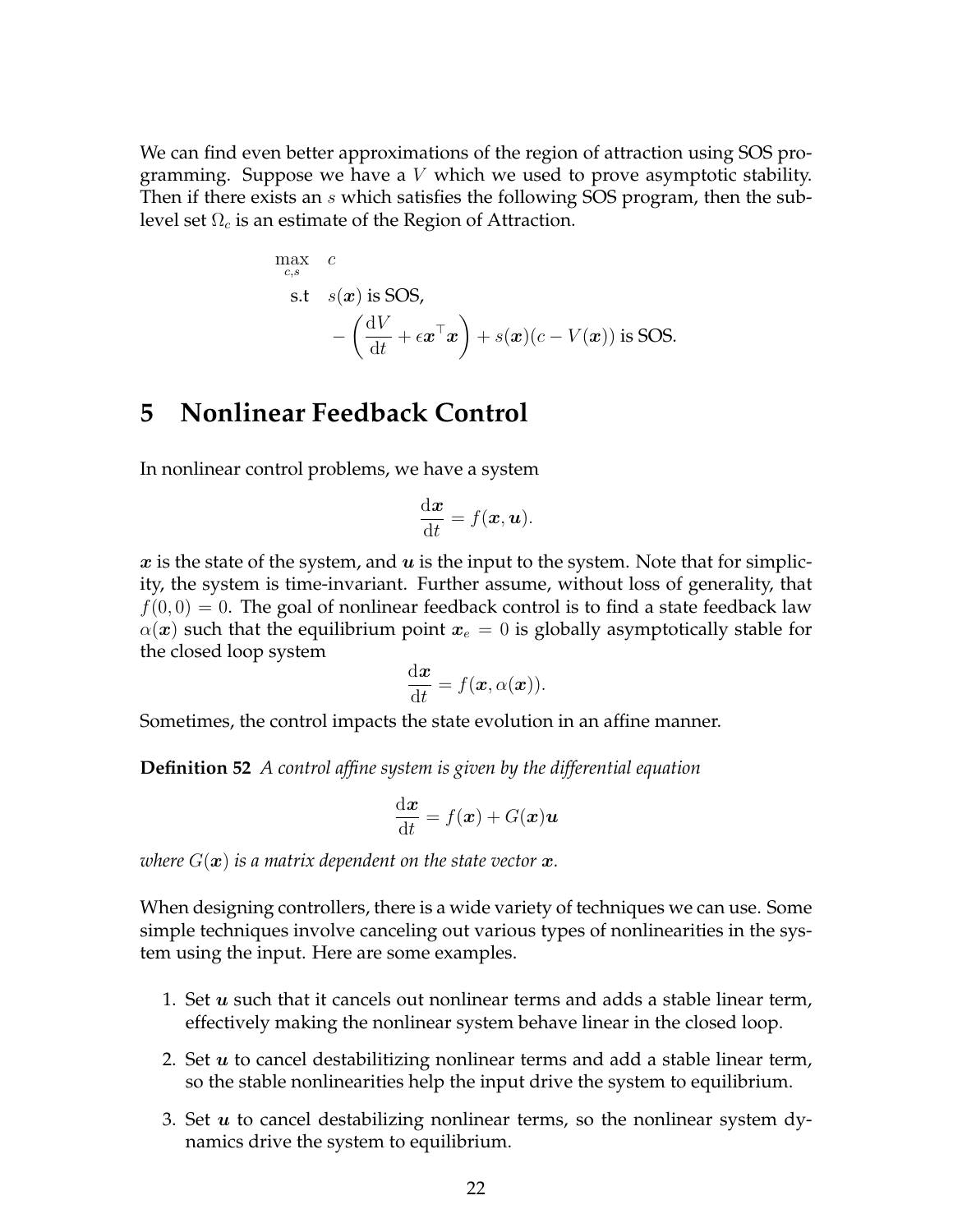4. Set  $u$  to dominate destabilizing terms so they have a minimal impact on the overall system behavior.

While these techniques can work, there are also more principled ways of designing controllers to satisfy different criteria, particularly for the case of control affine systems.

### <span id="page-22-0"></span>**5.1 Control Lyapunov Functions**

If we can find an  $\alpha(x)$  that makes the origin globally asymptotically stable, then the converse Lyapunov theorem says that we can find a corresponding Lyapunov function for the system.

$$
\forall \mathbf{x} \neq 0, \frac{\mathrm{d}V}{\mathrm{d}t} < 0 \implies (\nabla_{\mathbf{x}} V)^{\top} f(\mathbf{x}, \alpha(\mathbf{x})) < 0
$$
\n
$$
\implies \exists \mathbf{u} \text{ s.t } (\nabla_{\mathbf{x}} V)^{\top} f(\mathbf{x}, \mathbf{u}) < 0
$$
\n
$$
\Leftrightarrow \inf_{\mathbf{u}} (\nabla_{\mathbf{x}} V)^{\top} f(\mathbf{x}, \mathbf{u}) < 0
$$

This result motivates the following definition.

**Definition 53** A continuously differentiable, PDF, radially unbounded  $V : \mathbb{R}^n \to \mathbb{R}$  is a Control Lyapunov Function for the system  $\frac{\mathrm{d} \boldsymbol{x}}{\mathrm{d} t} = f(\boldsymbol{x},\boldsymbol{u})$  if

<span id="page-22-1"></span>
$$
\forall \pmb{x}\neq 0, \inf_{\pmb{u}} (\nabla_{\pmb{x}} V)^{\top}f(\pmb{x},\pmb{u})<0
$$

Once we have a control lyapunov function, we can prove that it is possible to find a state feedback law that will make the origin globally asymptotically stable.

**Theorem 27** *Suppose* f *is Lipschitz and* V *is a control Lyapunov function, then there exists a smooth function* α *such that the origin is a globally asympototically stable equilibrium point of*  $\frac{d\boldsymbol{x}}{dt} = f(\boldsymbol{x}, \alpha(\boldsymbol{x})).$ 

Suppose that we have a control affine system, and we want to construct a control lyapunov function for the system.

<span id="page-22-2"></span>
$$
\inf_{\boldsymbol{u}} \frac{\partial V}{\partial \boldsymbol{x}} f(\boldsymbol{x}, \boldsymbol{u}) = \inf_{\boldsymbol{u}} L_f V + \sum_i L_{g_i} V u_i < 0
$$

Here, each  $g_i(\mathbf{x})$  is a column of  $G(\mathbf{x})$ . If  $\forall i, L_{g_i}V = 0$ , then definition [53](#page-22-1) is satisfied so long as  $L_f V < 0$ .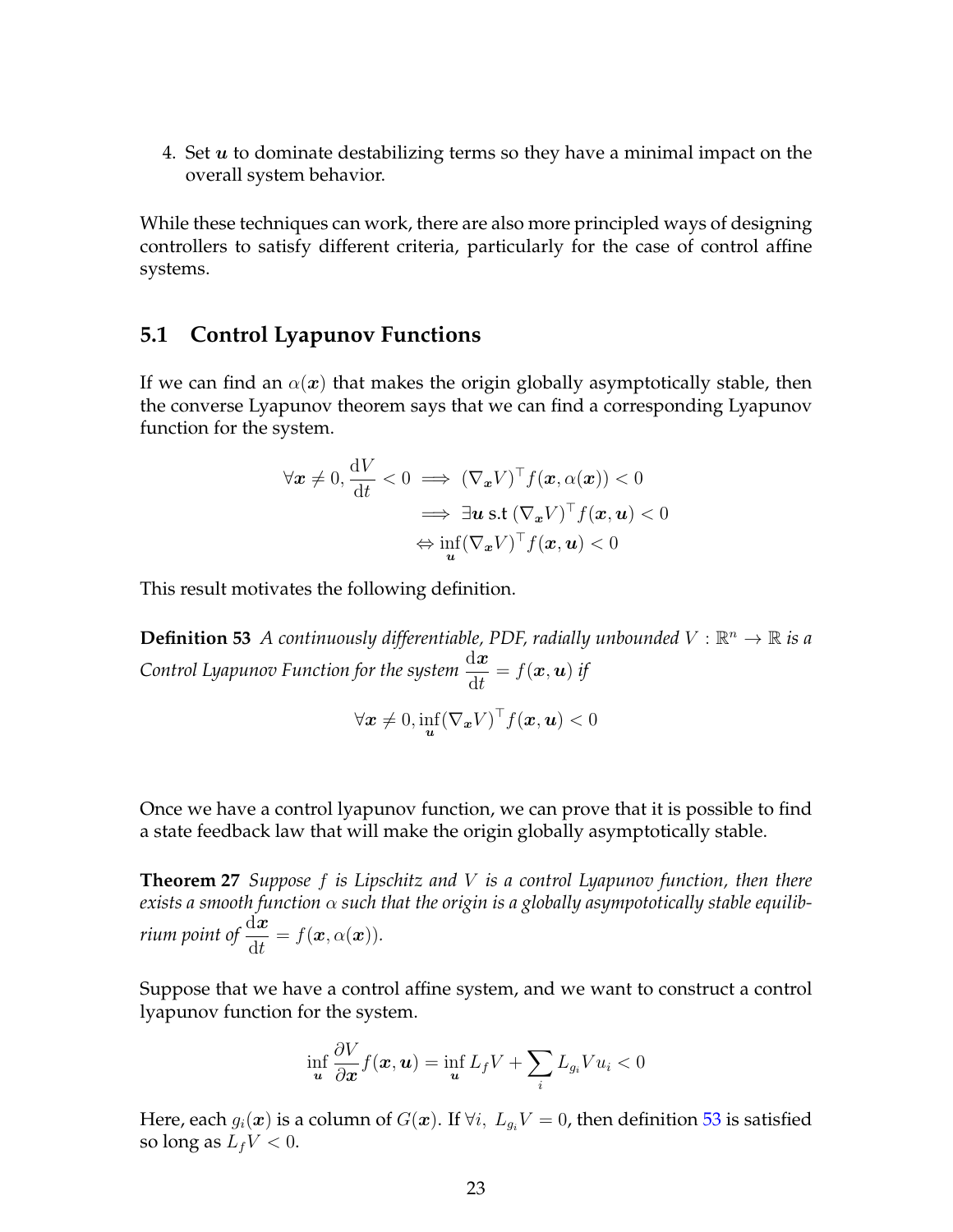**Theorem 28** *A function* V *is a control lyapunov function for a control affine system*

$$
\frac{\mathrm{d}\bm{x}}{\mathrm{d}t} = f(\bm{x}) + \sum_i g_i(\bm{x}) u_i
$$

*if*

$$
L_{g_i} V \,\forall i \implies L_f V \leq 0
$$

Notice that the condition in theorem [28](#page-22-2) is essentially saying that the  $l_2$ -norm of the vector composed of the  $L_{q_i}V$  is equal to 0. The choice of CLF is important because different CLFs have different properties when used to derive controllers.

**Definition 54** *A* CLF  $V(x)$  *satisfies the small control property if*  $\forall \epsilon > 0$ *,*  $\exists \delta > 0$  *such that*  $\mathbf{x} \in B_{\delta}(0)$ , then if  $\mathbf{x} \neq 0, \exists \mathbf{u} \in B_{\epsilon}(0)$  satisfying

$$
\frac{\mathrm{d}V}{\mathrm{d}t}=L_f V + L_G V^T \mathbf{u} < 0.
$$

The small control property means that CLF will lead to a controller which has a small value that does not get too large when close to the equilibrium.

Given a control lyapunov function for a control affine system  $V(\boldsymbol{x},\boldsymbol{u})$ , we can devise a controller which stabilizes the system. In particular, we need

$$
\frac{dV}{dt}(x,u) = L_f V(\boldsymbol{x}) + L_G V(\boldsymbol{x})^\top \boldsymbol{u} \leq 0.
$$

Hence, let

$$
\mathbf{u} = \begin{cases} 0, & \text{if } L_f V < 0, \\ (L_G V L_G V^\top)^{-1} (-L_f V L_G V^\top), & \text{if } L_f V > 0. \end{cases}
$$

When the plant dynamics are naturally stabilizing, this controller exerts no control effort. When the plant dynamics are not naturally stabilizing, then the controller applies some control to stabilize the system. We can show that this is a minimum norm controller as it solves the optimization problem

$$
\begin{aligned}\n\min & \quad \mathbf{u}^\top \mathbf{u} \\
\text{s.t} & \quad L_f V + L_G V^\top \mathbf{u} \le 0.\n\end{aligned}
$$

Another type of controller is known as the Sontag controller.

**Theorem 29** *Suppose*  $V : \mathbb{R}^n \to \mathbb{R}$  *is a CLF for SISO control affine system*  $\frac{dx}{dt}$ =  $f(x) + g(x)u$  where  $f(0) = 0$  where f and g are Lipschitz. Then the Sontag feedback *control law is given by*

$$
\alpha_S(\boldsymbol{x}) = \begin{cases} \frac{-L_f V - \sqrt{(L_f V)^2 + (L_g V)^4}}{L_g V}, & \text{if } L_g V \neq 0, \\ 0, & \text{else.} \end{cases}
$$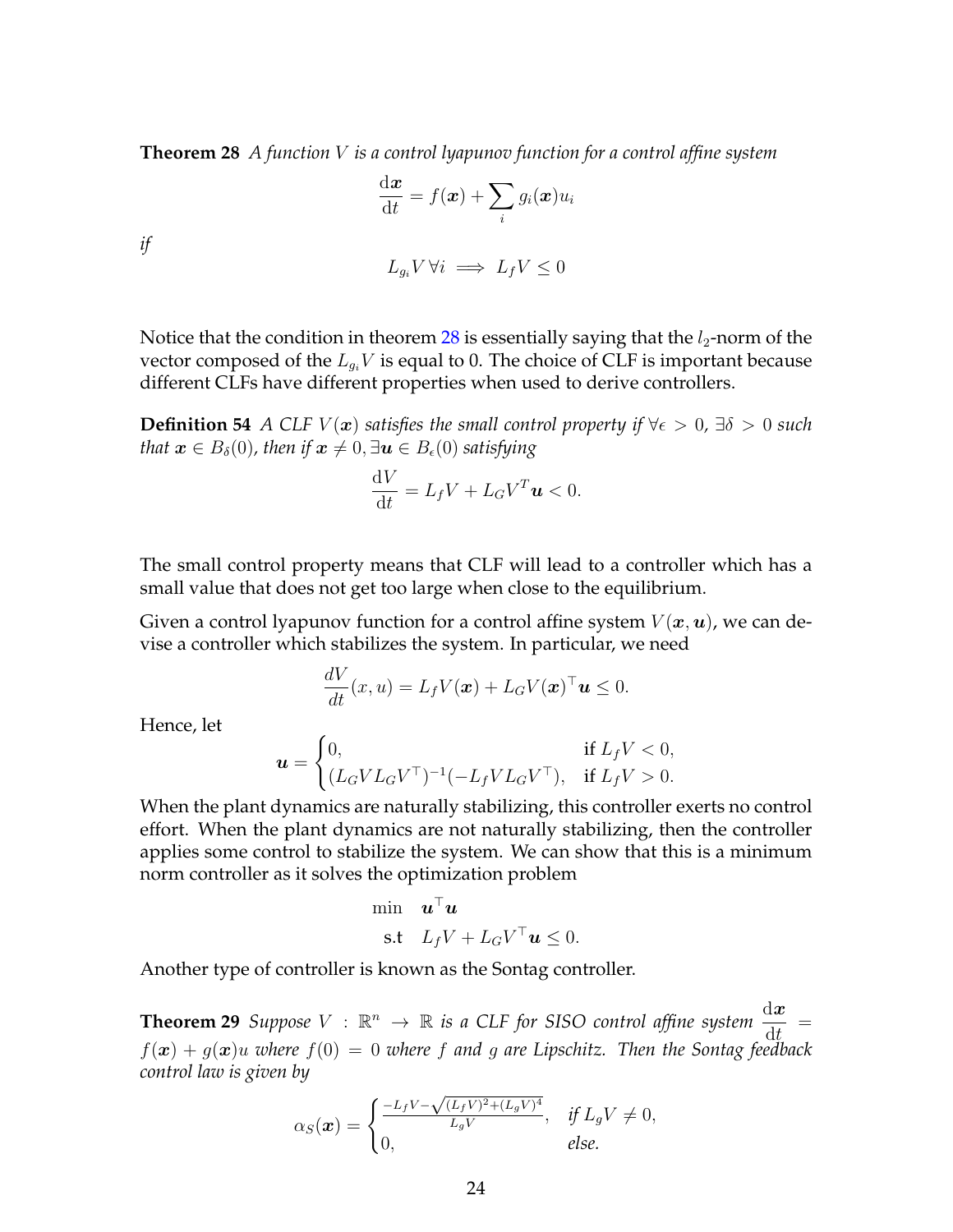*makes the origin globally asymptotically stable. Moreover,*  $\alpha_S(\boldsymbol{x})$  *is continuous everywhere except*  $\boldsymbol{x} = 0$ , is continuous at  $\boldsymbol{x} = 0$  if V satisfies the small control property, and if  $V(\boldsymbol{x})$  *is*  $K + 1$  *times continuously differentiable and*  $f(\boldsymbol{x}), g(\boldsymbol{x})$  *are* K *times continously*  $\textit{differentiable}\ \forall \boldsymbol{x}\neq 0$ , then  $\alpha_S$  is  $K$  times continuously differentiable.

## <span id="page-24-0"></span>**5.2 Feedback Linearization**

Since we have a large number of tools which allow us to control linear systems, it would be ideal if we could somehow leverage those tools for nonlinear control. Feedback linearization is the process of finding a feedback control law  $u = \alpha(x)$ such that under a nonlinear change of coordinates  $z = \Phi(x)$ , the system  $\frac{dx}{dt}$ =  $f(\mathbf{x}, \alpha(\mathbf{x}))$  behaves like a linear system  $\frac{d\mathbf{z}}{dt} = Az$ . When the system is controlaffine, there are well-established results which help us do this.

#### <span id="page-24-1"></span>**5.2.1 SISO Case**

Suppose we have a SISO control-affine system

$$
\frac{d\boldsymbol{x}}{dt} = f(\boldsymbol{x}) + g(\boldsymbol{x})u
$$

$$
y = h(\boldsymbol{x})
$$

**Definition 55** A SISO control affine system with an equilibrium point  $x_e$  has strict relative degree  $\gamma$  if in a neighborhood  $U$  around the equilibirum point,  $L_{g}L_{f}^{\gamma-1}h(\bm{x})$  is bounded *away from 0 and*

$$
\forall i=0,\cdots,\gamma-2,\ L_gL_f^{\gamma-1}h(\boldsymbol{x})=0
$$

To understand relative degree, suppose we differentiate  $y$  once

$$
\frac{\mathrm{d}y}{\mathrm{d}t} = L_f h + L_g h u.
$$

If  $\forall x \in U$ ,  $L_q h(x) = 0$  where U is some region around the equilibrium, then

$$
\forall \mathbf{x} \in U, \ \frac{\mathrm{d}y}{\mathrm{d}t} = L_f h(\mathbf{x}).
$$

If we differentiate again, then

$$
\forall \boldsymbol{x} \in U, \ \frac{\mathrm{d}^2 y}{\mathrm{d}t^2} = L_f^2 h(\boldsymbol{x}) + L_g L_f h(\boldsymbol{x}).
$$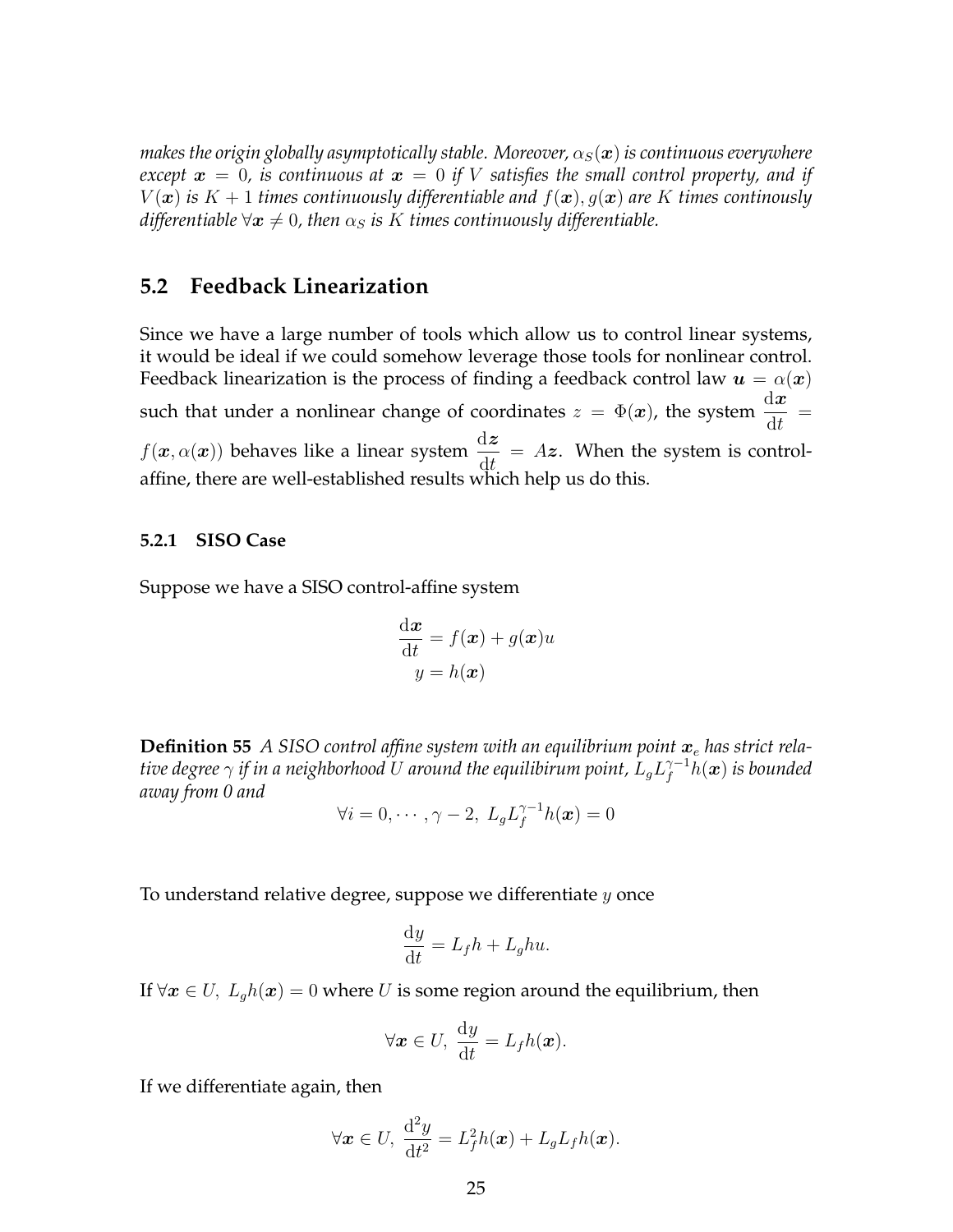Suppose that  $\forall x \in U$ ,  $L_qL_f h(x) = 0$ , then we can differentiate again. At some point, after  $\gamma$  differentiations, we will get

$$
\forall \boldsymbol{x} \in U, \ \frac{\mathrm{d}^{\gamma} y}{\mathrm{d} t^{\gamma}} = L_f^{\gamma} h(\boldsymbol{x}) + L_g L_f^{\gamma-1} h(\boldsymbol{x}) u.
$$

Therefore, the relative degree of the system is essentially telling us which derivative of the output that we can control. By sequentially taking derivatives, we are essentially looking at the system

$$
y = h(\boldsymbol{x})
$$
  
\n
$$
\frac{dy}{dt} = L_f h(\boldsymbol{x})
$$
  
\n
$$
\frac{d^2y}{dt^2} = L_f^2 h(\boldsymbol{x})
$$
  
\n:  
\n
$$
\frac{d^{\gamma}y}{dt^{\gamma}} = L_f^{\gamma} h(\boldsymbol{x}) + L_g L_f^{\gamma - 1} h(\boldsymbol{x})
$$

Suppose  $\forall i = 0, \cdots, \gamma - 1$ , we let  $\xi_i(\boldsymbol{x}) = \frac{\mathrm{d}^i y}{\mathrm{d} \boldsymbol{x}^i}$  $\frac{d^2 y}{dt^i}$ . These are  $\gamma$  linearly independent coordinates. Since the distribution

$$
\Delta(\boldsymbol{x}) = \mathrm{span}\{g(\boldsymbol{x})\}
$$

is involutive, it is integrable, and so there must be  $n-1$  functions  $\eta_i$  such that

$$
\forall \boldsymbol{x} \in U, \ (\nabla_{\boldsymbol{x}} \eta_i)^{\top} g(\boldsymbol{x}) = 0.
$$

We can now choose  $n - \gamma$  of them which are linearly independent of the  $\xi_i$  and linearly independent with each other, and this forms a change of coordinates

$$
\begin{bmatrix} \xi_1 \\ \vdots \\ \xi_\gamma \\ \eta_1 \\ \vdots \\ \eta_{n-\gamma} \end{bmatrix} = \Phi(\boldsymbol{x}) = \begin{bmatrix} h(\boldsymbol{x}) \\ L_f h(\boldsymbol{x}) \\ \vdots \\ L_f^{\gamma-1} \\ \eta_1 \\ \vdots \\ \eta_{n-\gamma} \end{bmatrix}.
$$

This change of coordinates allows us to put the system into a canonical form.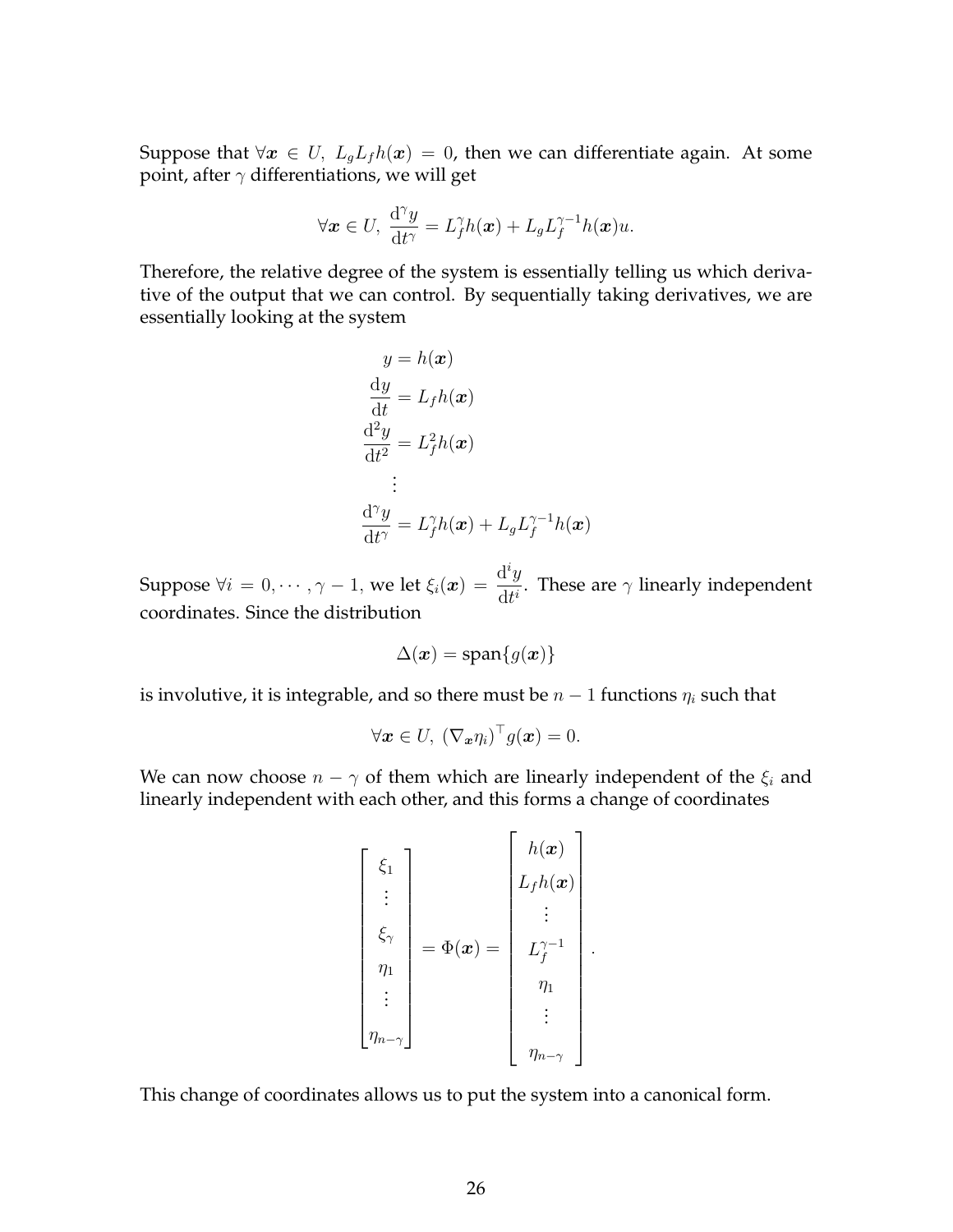**Definition 56** *The normal form of a SISO control affine system is given by*

$$
\frac{d\xi_1}{dt} = \xi_2
$$
  
\n
$$
\frac{d\xi_2}{dt} = \xi_3
$$
  
\n:  
\n
$$
\frac{d\xi_{\gamma}}{dt} = b(\xi, \eta) + a(\eta, \xi)u
$$
  
\n
$$
\frac{d\eta}{dt} = q(\xi, \eta),
$$
  
\n
$$
y = \eta_1
$$

When the original system is given by  $\frac{\mathrm{d}\boldsymbol{x}}{\mathrm{d}t} = f(\boldsymbol{x}) + g(\boldsymbol{x})u$ , then

$$
b(\xi, \eta) = L_f^{\gamma} h(\Phi^{-1}(\xi, \eta)) \qquad a(\xi, \eta) = L_g L_f^{\gamma - 1} h(\Phi^{-1}(\xi, \eta))
$$

With this parameterization, it is quite easy to see how we can make our system behave linearly. In particular, choose

$$
u = \frac{1}{a(\xi, \eta)} \left( -b(\xi, \eta) + v \right)
$$

where  $v$  is some control input. Then the system becomes

$$
\frac{d\xi_1}{dt} = \xi_2
$$
  

$$
\frac{d\xi_2}{dt} = \xi_3
$$
  

$$
\vdots
$$
  

$$
\frac{d\xi_\gamma}{dt} = v
$$
  

$$
\frac{d\eta}{dt} = q(\xi, \eta)
$$
  

$$
y = \eta_1
$$

, which is a linear system. Therefore, we can design a linear feedback controller  $v = \alpha(x)$  where we have all of the tools of linear control at our disposal. However, notice that the  $\eta_i$  cannot be impacted by the control effort. These are known as the **internal dynamics** of the system. When  $\xi = 0$ , then

$$
\frac{\mathrm{d}\boldsymbol{\eta}}{\mathrm{d}t} = q(0, \boldsymbol{\eta})
$$

are known as the **Zero Dynamics** of the system. Zero dynamics for a system can be dangerous because if they are unstable, then the system could be blowing up.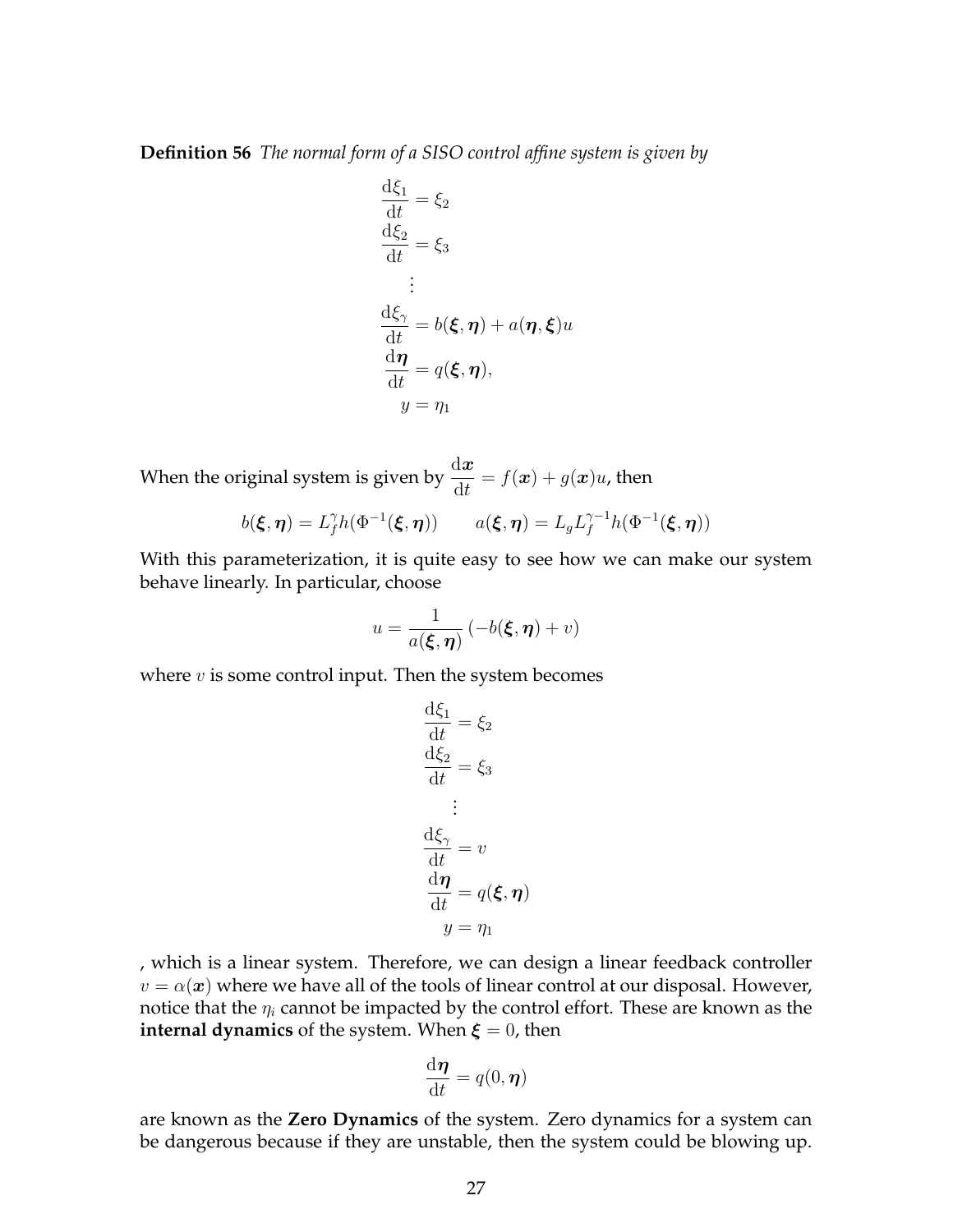When  $\gamma = n$ , then there are no zero dynamics. When this happens, we say the system is **Full State Linearizable**. Fortunately, there are necessary and sufficient conditions which guarantee full state linearization.

**Theorem 30** *There exists a function* h such that a control affine system  $\frac{dx}{dt}$  $= f(x) +$  $g(\boldsymbol{x})$ u has relative degree n at  $\boldsymbol{x}_0$  if and only if

<span id="page-27-1"></span>
$$
\left[g(\boldsymbol{x}) \quad \cdots \quad \mathrm{ad}_f^{n-2} g(\boldsymbol{x}) \quad \mathrm{ad}_f^{n-1} g(\boldsymbol{x})\right]
$$

*has rank* n *and*

$$
\left[g(\boldsymbol{x}) \quad \cdots \quad \mathrm{ad}_f^{n-3} g(\boldsymbol{x}) \quad \mathrm{ad}_f^{n-2} g(\boldsymbol{x})\right]
$$

*has rank*  $n - 1$  *and is involutive in the neighborhood of*  $x_0$ *. The h is chosen to satisfy* 

$$
(\nabla_{\boldsymbol{x}} h)^{\top} \left[ g(\boldsymbol{x}) \cdots \operatorname{ad}_f^{n-3} g(\boldsymbol{x}) \operatorname{ad}_f^{n-2} g(\boldsymbol{x}) \right] = 0
$$

#### <span id="page-27-0"></span>**5.2.2 MIMO Case**

Suppose instead we have a MIMO control affine system where

$$
\frac{\mathrm{d}\boldsymbol{x}}{\mathrm{d}t} = f(\boldsymbol{x}) + G(\boldsymbol{x})\boldsymbol{u}
$$

$$
\boldsymbol{y} = h(\boldsymbol{x})
$$

We will assume that the number of outputs is equal to the number of inputs (i.e  $y, u \in \mathbb{R}^m$ ). To linearize the system, we can take the same idea of relative degree from the SISO case and apply it to the MIMO case. Define  $\gamma_j$  to be the lowest derivative of  $y_j$  which is impacted by at least one input.

$$
\begin{bmatrix}\n\frac{\mathrm{d}^{\gamma_1} y_1}{\mathrm{d}t^{\gamma_1}} \\
\vdots \\
\frac{\mathrm{d}^{\gamma_m} y_m}{\mathrm{d}t^{\gamma_m}}\n\end{bmatrix} = \begin{bmatrix}\nL_f^{\gamma_1} h_1(\boldsymbol{x}) \\
\vdots \\
L_f^{\gamma_m} h_m(\boldsymbol{x})\n\end{bmatrix} + A(\boldsymbol{x}) \boldsymbol{u}, \qquad A(\boldsymbol{x}) = \begin{bmatrix}\nL_{g_1} L_f^{\gamma_1 - 1} h_1(\boldsymbol{x}) & \cdots & L_{g_m} L_f^{\gamma_1 - 1} h_1(\boldsymbol{x}) \\
\vdots & \ddots & \vdots \\
L_{g_1} L_f^{\gamma_m - 1} h_m(\boldsymbol{x}) & \cdots & L_{g_m} L_f^{\gamma_m - 1} h_m(\boldsymbol{x})\n\end{bmatrix}
$$

**Definition 57** *A square control affine system has a vector relative degree*  $(\gamma_1, \dots, \gamma_m)$  *at*  $x_0 \in U$  if  $A(x_0)$  is nonsingular and

$$
\forall 1 \leq i \leq m, \ 1 \leq j \leq m, \ 0 \leq k \leq \gamma_j - 2, \ \forall \boldsymbol{x} \in U, \ L_{g_i} L_f^k h_j(\boldsymbol{x}) = 0
$$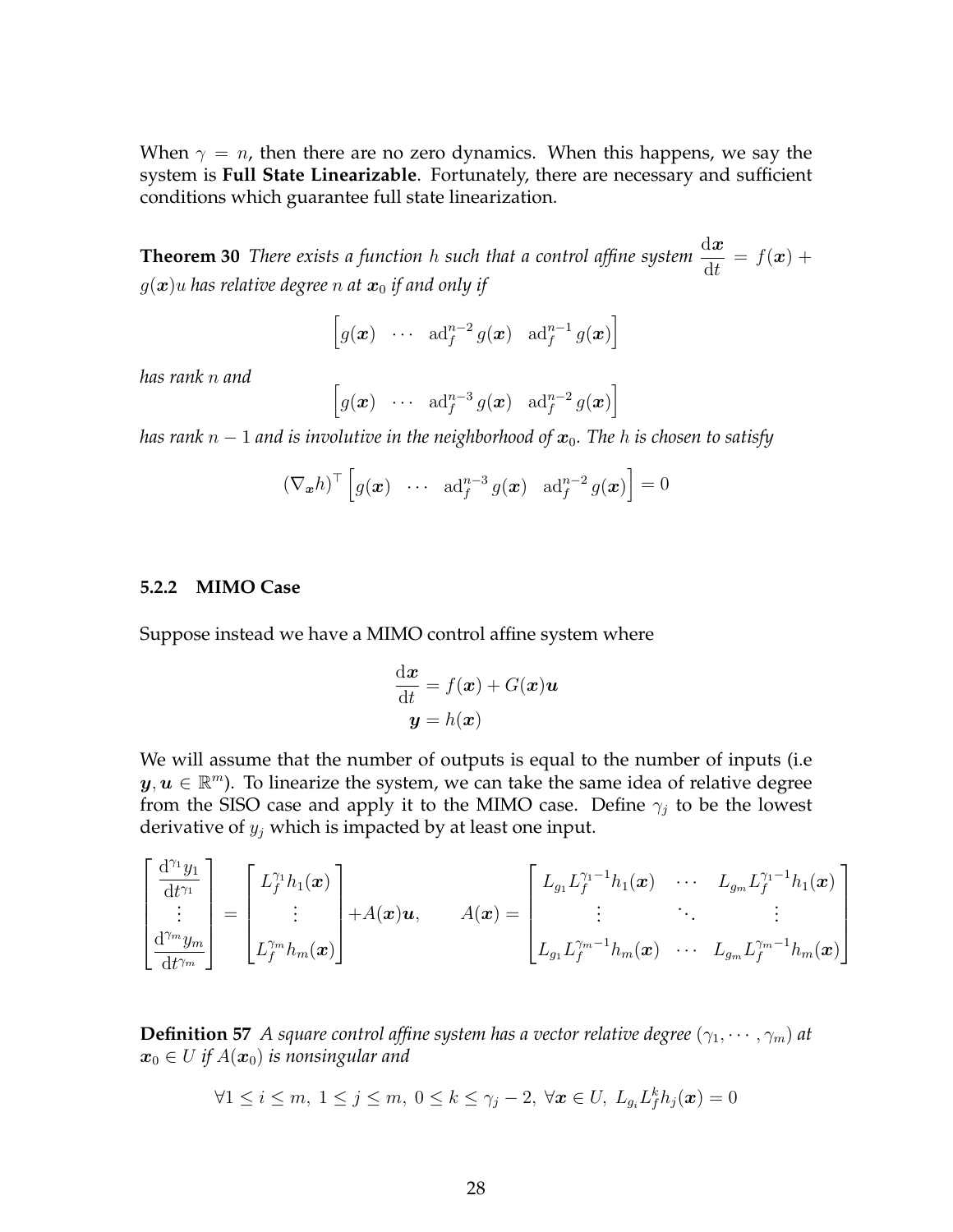As before, we can assign  $\frac{d^i y_j}{dt^i}$  $\frac{\mathrm{d} \ y_j}{\mathrm{d} t^i} \ = \ \xi_i^j$  $\frac{\sigma}{i}$  as a partial change of coordinates and then choose linearly independent  $\eta$ .

**Definition 58** *The normal form of a square MIMO system is given by*

$$
\frac{d\boldsymbol{\eta}}{dt} = q(\boldsymbol{\xi}, \boldsymbol{\eta}) + p(\boldsymbol{\xi}, \boldsymbol{\eta})\boldsymbol{u}
$$
\n
$$
\frac{d\xi_i^j}{dt} = \xi_{i+1}^j, \qquad \forall j, \forall i < \gamma_j - 1
$$
\n
$$
\frac{d\xi_{\gamma_j - 1}^j}{dt} = b^j(\boldsymbol{\xi}, \boldsymbol{\eta}) + \boldsymbol{a}^j(\boldsymbol{\xi}, \boldsymbol{\eta})^\top \boldsymbol{u}
$$

As before the  $\frac{d\eta}{dt}$  represent the internal dynamics of the system that are not impacted by the control. As with the linear case, we can design a controller

$$
\boldsymbol{u} = A^{-1}(\boldsymbol{x}) \left( \begin{bmatrix} L_f^{\gamma_1} h_1(\boldsymbol{x}) \\ \vdots \\ L_f^{\gamma_m} h_m(\boldsymbol{x}) \end{bmatrix} + \boldsymbol{v} \right)
$$

which renders the system linear. We can now choose  $v$  where each entry of  $v$ controls a different output. For this reason, we call  $A(x)$  the decoupling matrix. As in the SISO case, unless  $\sum_j \gamma_j = n$ , there are zero dynamics to the system.

**Theorem 31** *A control affine square system*  $\frac{dx}{dt} = f(x) + G(x)u$  *has vector relative* degree  $\sum_j \gamma_j = n$  if and only if  $\Delta_i$  is involutive for all  $i \leq n-2$ ,  $\Delta_i$  has constant rank for *all*  $1 \le i \le n-1$  *and*  $\Delta_{n-1}$  *has rank n where* 

$$
\Delta_0(\boldsymbol{x}) = \text{span}\{g_1(\boldsymbol{x}), \cdots, g_m(\boldsymbol{x})\}
$$
  

$$
\Delta_i(\boldsymbol{x}) = \text{span}\{\text{ad}_{f}^k g_i(\boldsymbol{x}) \mid \forall 0 \le k \le i, 1 \le j \le m\}, \qquad \forall 1 \le i \le n-1
$$

#### <span id="page-28-0"></span>**5.2.3 Dynamic Extension**

Sometimes, we can use full-state linearization even if  $h$  does not satisfy the con-ditions in theorem [30.](#page-27-1) We do this by adding additional states to the system and corresponding pseudo-control inputs which help control these states. Sometimes, this can be done in a way which makes the extended system full-state linearizable.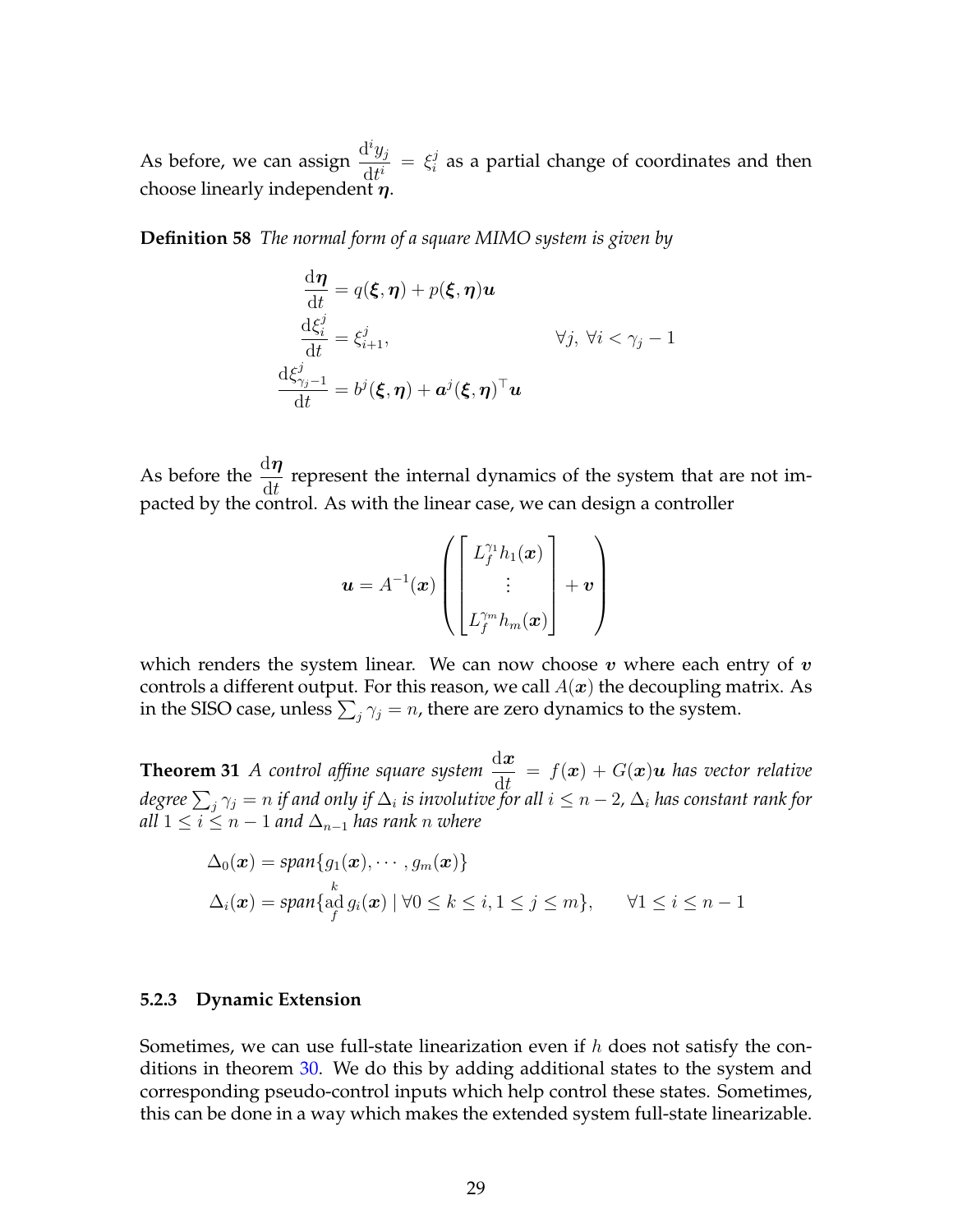#### <span id="page-29-0"></span>**5.2.4 Sliding Mode Control**

In sliding mode control, we design a controller

 $u = \beta(x)$ sgn $(s)$ 

where  $s(x)$  describes a manifold called the "sliding manifold". Sliding mode controllers have two states

- 1. Reaching Mode
- 2. Sliding Mode

During the reaching mode, the controller drives the state towards the sliding manifold  $s(x) = 0$ . We choose s such that on the manifold, when the system is in sliding mode, the system naturally converges asymptotically to the equilibrium. If  $s(x) = 0$  is an invariant manifold, then the system will smoothly travel along the manifold to equilibrium. If the sliding manifold is not invariant, then the state will chatter around the manifold towards equilibrium as the controller continuously drives it back to the manifold once it leaves. To choose s, we need to find a CLF  $V(s)$  which converges to 0 in finite time when applying the sliding mode controller.

#### <span id="page-29-1"></span>**5.2.5 Backstepping**

**Definition 59** *A system expressed in strict feedback form is given by*

$$
\frac{d\boldsymbol{x}}{dt} = f_0(\boldsymbol{x}) + g_0(\boldsymbol{x})\xi_1
$$
\n
$$
\frac{d\xi_1}{dt} = f_1(\boldsymbol{x}, \xi_1) + g_1(\boldsymbol{x}, \xi_1)\xi_2
$$
\n
$$
\vdots
$$
\n
$$
\frac{d\xi_k}{dt} = f_k(\boldsymbol{x}, \xi_1, \cdots, \xi_k) + g_k(\boldsymbol{x}, \xi_1, \cdots, \xi_k)u
$$

<span id="page-29-2"></span>When systems are expressed in this way, we have a convenient method of designing controllers.

**Theorem 32 (Backstepping Lemma)** *Suppose there is a continuously differentiable*  $u =$  $\alpha(\mathbf{x})$  and a CLF  $V(\mathbf{x})$  such that

$$
L_f V + L_g V \alpha \le -W
$$